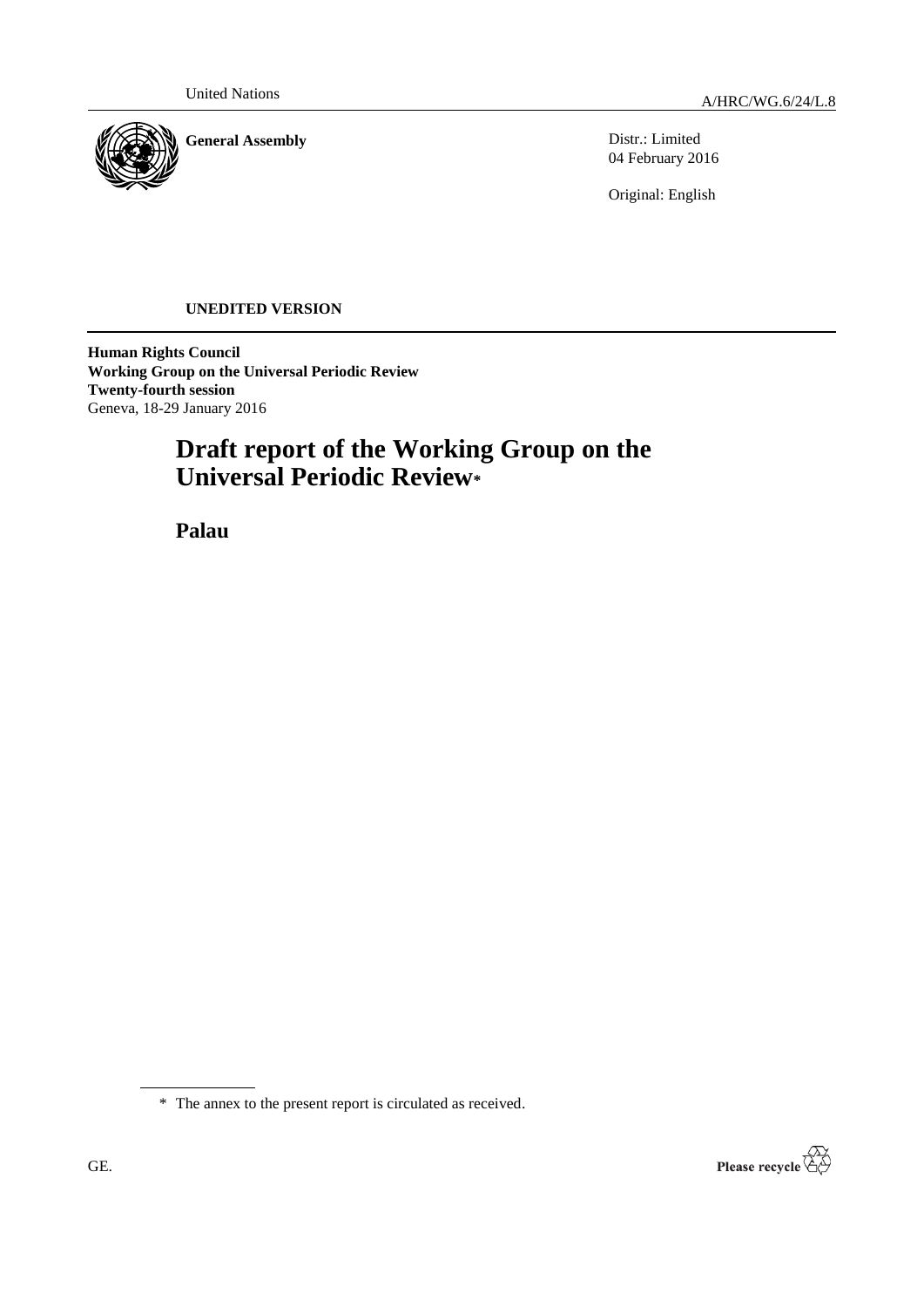# **A/HRC/WG.6/24/L.8**

# Contents

|       |    |    | Page |
|-------|----|----|------|
|       |    |    | 3    |
|       |    |    | 3    |
|       |    | A. | 3    |
|       |    | В. | 6    |
|       | Н. |    | 15   |
| Annex |    |    |      |
|       |    |    | 23   |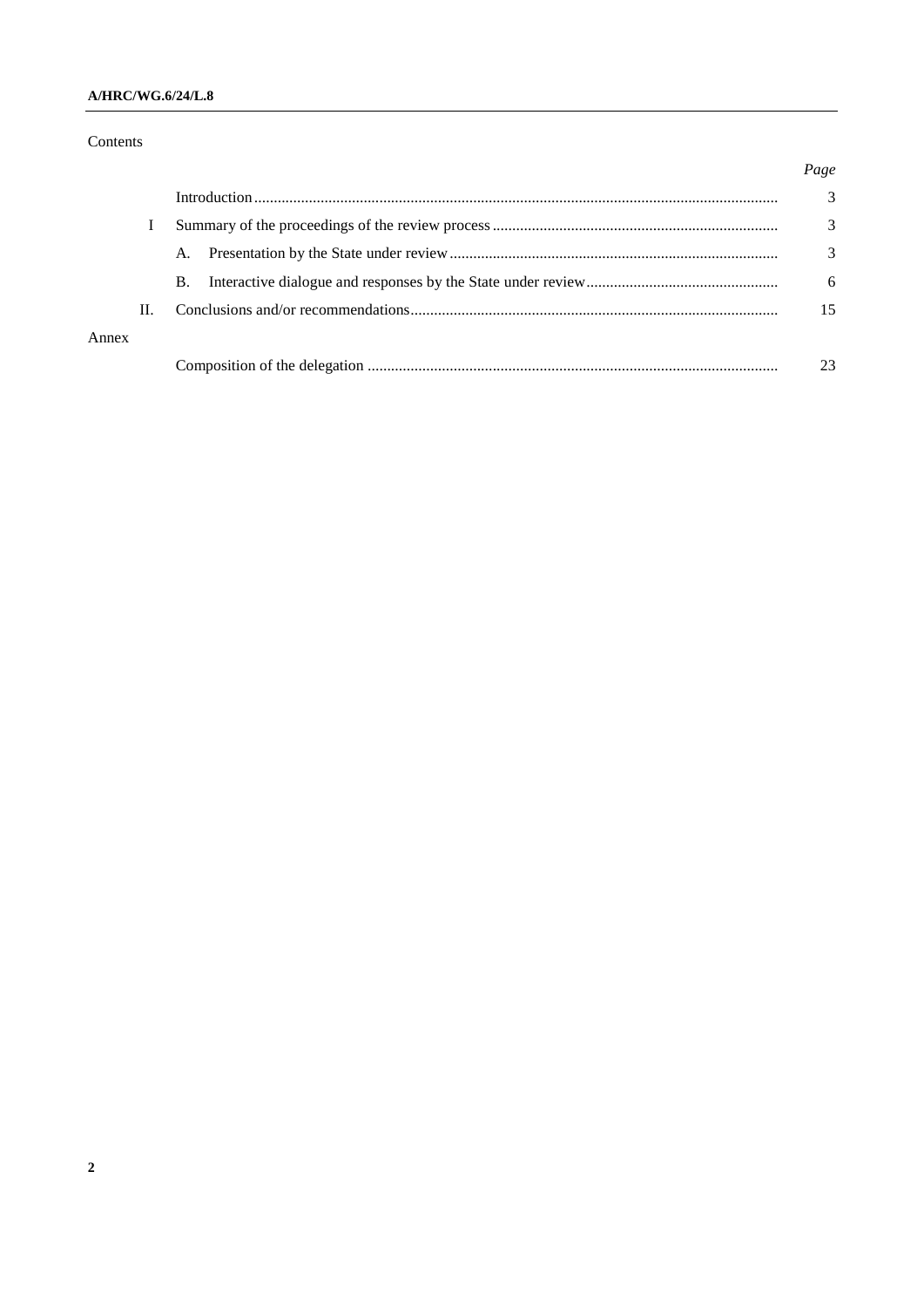## **Introduction**

1. The Working Group on the Universal Periodic Review, established in accordance with Human Rights Council resolution 5/1, held its twenty-fourth session from 18 to 13 January 2016. The review of Palau was held at the 8th meeting on 21 January 2016. The delegation of Palau was headed by Minister J. Baklai Temengil. At its 14th meeting held on 26 January 2016, the Working Group adopted the report on Palau.

2. On 12 January 2016, the Human Rights Council selected the following group of rapporteurs (troika) to facilitate the review of Palau: Congo, France and United Arab Emirates.

3. In accordance with paragraph 15 of the annex to Human Rights Council resolution 5/1 and paragraph 5 of the annex to Council resolution 16/21, the following documents were issued for the review of Palau:

(a) A national report submitted/written presentation made in accordance with paragraph 15 (a) (A/HRC/WG.6/24/PLW/1);

(b) A compilation prepared by the Office of the United Nations High Commissioner for Human Rights (OHCHR) in accordance with paragraph 15 (b) (A/HRC/WG.6/24/PLW/2);

(c) A summary prepared by OHCHR in accordance with paragraph 15 (c) (A/HRC/WG.6/24/PLW/3).

4. A list of questions prepared in advance by Belgium, Germany, Liechtenstein, Mexico, Spain, and the United Kingdom of Great Britain and Northern Ireland was transmitted to Palau through the troika. These questions are available on the extranet of the UPR.

#### **I. Summary of the proceedings of the review process**

#### **A. Presentation by the State under review**

5. The delegation of Palau welcomed the opportunity to respond to the recommendations made at the first reporting cycle of the UPR, and receive any other recommendations on its 2nd UPR reports. It valued the UPR process as it had assisted in awareness-raising and mainstreaming human rights into their policies and programs in the past four years.

6. As a young nation that gained Independence in 1994 and with a population of less than 20, 000 people, Palau crafted its own Constitution, which reflected the values and beliefs of the people, and one that guarantees human rights for all. In Palau's culture, the strongest and the most powerful relationship was between a brother and a sister. This was exemplified through its extended family interactions and customary practices, and this relationship had historically formed the basis of its social organization, governance and system of justice.

7. Regarding the achievements met since last review, the delegation stated that 4 and 1/2 years ago, Palau's delegation returned with a set of recommendations; 83 in total that it had accepted and had a timeframe to implement. The national report captured the implementation journey in this period. While recognizing from the onset many challenges and difficulties to implement many of these key recommendations, it was also confronted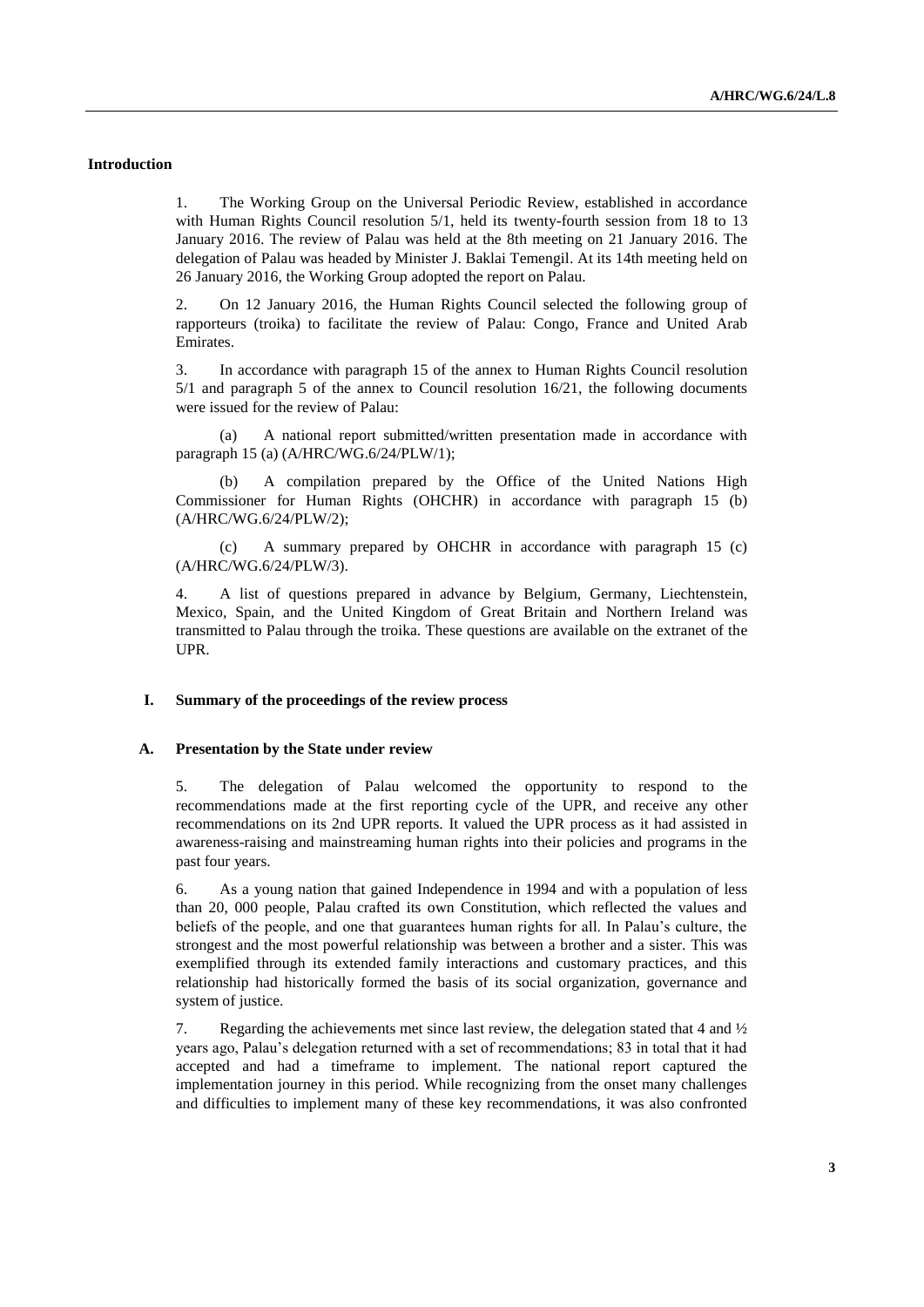with the reality that some recommendations were not possible to fully implement within the given timeframe.

8. The Government of Palau strengthened its efforts towards implementation and dealing with emerging issues such as human rights affected through climate change and disasters. The delegation reiterated at the outset that some issues were complex and required extensive resources and national wide consultations, such as ratification of core treaties; human trafficking; migrant issues; and displacement and loss of land, property and homes due to climate change. As a Small Island Developing State, Palau has limited resources to address these multi-dimensional issues. It urged the members of the Human Rights Council to take these circumstances into account when proposing further recommendations.

9. Despite its challenges, the Government had worked hard and was proud to report on a number of significant achievements including: creation of the Reporting Committee on the UN Human Rights Treaties; new legislation to address gender based violence; revision and approval of the new Penal Code; ratification of the Convention on the Rights of Persons with Disabilities; establishment of a gender and disability office within the Ministry of

10. Community and Cultural Affairs; hiring of Human Rights Officer under the Ministry of Community and Cultural Affairs; development of policies for persons with disabilities; completion and submission of our overdue periodic report on the Convention on the Rights of the Child; and giant steps of signing the remaining core treaties that Palau was not a state party to.

11. Upon advice from the members of the 9th Olbiil Era Kelulau (Palau National Congress), Palau would work towards establishing a national human rights mechanism to handle matters related to human rights.

12. On gender equality and women's rights the delegation asserted that while Palau had yet to ratify CEDAW, many positive steps had been taken. A gender office had been established within the Ministry of Community & Cultural Affairs. Recalling recommendations received at its 1st UPR, Palau enacted the Family Protection Act in 2012 to address the ugly crime of domestic violence. Palau was taking further steps towards the implementation of this new legislation and welcomed the support of international partners in this endeavor.

13. In line with the Pacific Leaders' Gender Equality Declaration of 2012, Palau was exploring ways to improve services for victims such as safe houses, counselling, immediate health responses and protection orders for victims and children. In line with the Family Protection Act, the Family Protection Act Committee was established and had been active in promoting awareness of the new law, affording people comfort and safety in reporting sexual assault and domestic violence.

14. Support for women in leadership positions had increased with a number of advocacy programs and the establishment of a network 'CWEB' (Center for Women Empowered Belau).

15. Responding to the recommendations from its first UPR, Palau reported that marital rape was now criminalized under the Family Protection Act. Palau's President, His Excellency Tommy E. Remengesau Jr., along with the current 9th Olbiil Era Kelulau, Palau's National Congress, showed tremendous support in ensuring the safety and protection of the people of Palau, especially children through the revision and approval of the new Penal Code 2014. The new Penal Code included regulations on the use of force against children and other persons under the care or control of another. The new Penal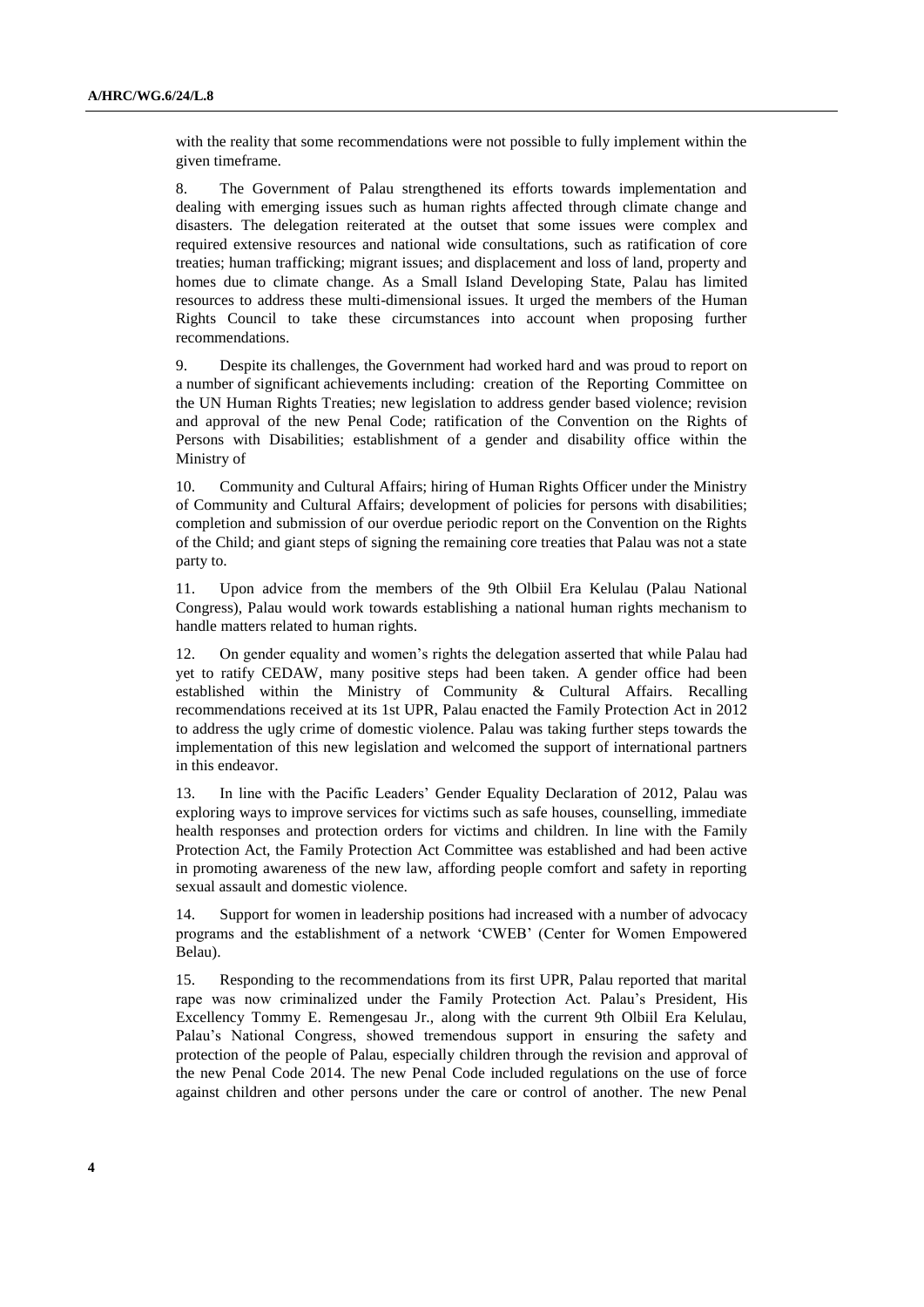Code also included Labour Trafficking, Anti-Smuggling and Anti Trafficking crimes and offenses, as well as Child Exploitation crimes and offenses.

16. Palau had begun the process of domesticating the CRC through various legislative initiatives, including the passage of the new model Penal Code, which addressed sexual assault of children and registration of sex offenders. Higher penalties were introduced to deter human trafficking and sexual exploitation of children. The Family Protection Act 2012 provided protection for children in violent domestic settings. Pursuant to a recommendation from the 1st UPR, the delegation announced that there was pending legislation in Congress to equalize the legal minimum age to 18 years for marriage.

17. Palau's Constitution (Art. VI) accorded free and compulsory education for all children living in Palau. It further highlighted the promotion of the health and social welfare through free and/or subsidized healthcare. Palau's government had declared this year 2016, the Year of the Youth, where attention was in full focus on youth development and programs.

18. Following its first review, the Government of Palau was a state party to only the CRC, and had since implemented UPR recommendations 62.1 to 62.5 by signing the core treaties, namely, ICCPR, ICESCR, CEDAW, CERD, CAT, CRPD, CRMW and CED at the margins of the 66th UN General Assembly in 2011. Palau was pleased to announce that it ratified the CRPD in 2013 and is currently in the process of formulating a Disability policy. In addition, His Excellency President Tommy E. Remengesau, Jr., through Presidential Proclamation declared Dec 3, 2015 as the International Day of Persons with Disabilities and called on the people of Palau to observe this day with appropriate programs, ceremonies, and activities.

19. The delegation stated that Palau supported the fundamental principles of the Rome Statute of the International Criminal Court. The Constitution of Palau stated that torture, cruel, inhumane or degrading treatment or punishment, and excessive fines were prohibited. While Palau noted the importance of acceding to the statute of the ICC, Palau would need to consider the technical and resource implications of accession. Palau though, had sufficient legislative safeguards to address grave human rights violations.

20. The Government recognized the value of each of the core treaties, however it would need to commit to a broader timeline of ratification to allow for a more rigorous oversight into the realities of ratification and implementation of the core treaties against the backdrop of immediate challenges. However Palau was taking considerable steps including visiting each of treaties with an open mind towards ratification.

21. Palau noted the importance of ratifying the Convention on the Rights of Migrant Workers and Members of their family. Despite the challenges, much progress had been done in the area of migrant workers, such as the increase in minimum wage and its universal application.

22. On May 29, 2014, the Reporting Committee on UN Conventions on Human Rights was created through Presidential Executive Order 368. This was Palau's first attempt towards national coordination of its human rights reporting obligations. The Committee was comprised of Cabinet Ministers supported by a Working Group from government agencies and relevant stakeholders.

23. Palau announced that the National Human Rights Committee with its supporting Working Group had just completed and submitted its combined 2nd and 3rd reports on the CRC.

24. Palau, a peaceful and stable island nation, faced many challenges and prominent amongst these was climate change, which would affect our people's livelihood, access to food, water and property. International cooperation and support would be critical in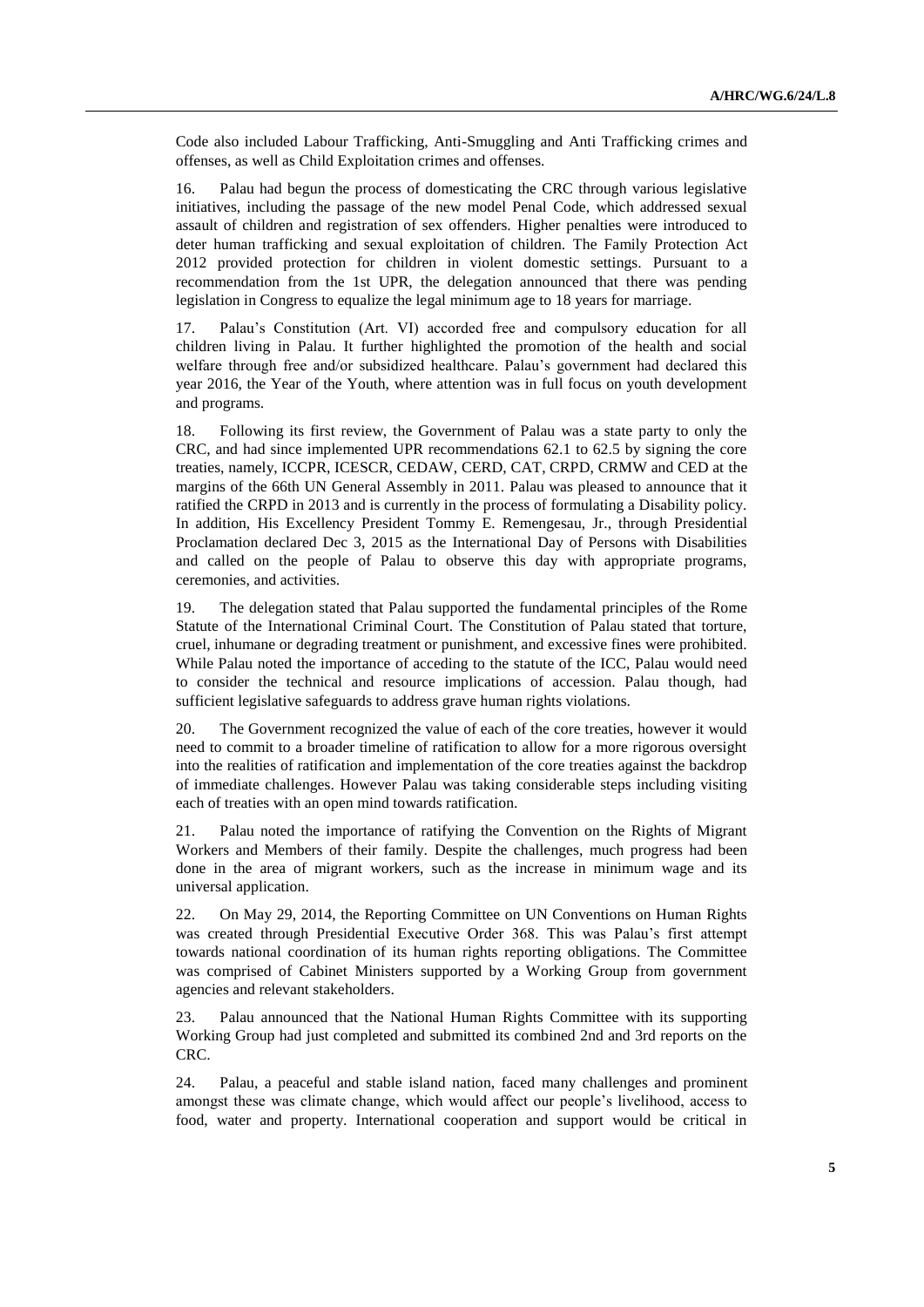addressing and ensuring the basic human rights of people in Palau. Palau also sought the support of the international community in tackling other human rights priorities including human trafficking, migrant workers, gender based violence and vulnerable groups. Its intention to establish a national human rights institution required specialized resources and Palau would be looking for the assistance of partners to realize this.

25. Palau came bearing its own wealth of experience and ideas, particularly in the area of preserving our oceans, marine and environment. His Excellency President Tommy E. Remengesau, Jr., had successfully secured a protection measure for our oceans through the Marine Sanctuary Act, to ensure food security for the future of its children. Palau called upon the international community to commit to promoting these through the Sustainable Development Goals (SDGs) as for small island states, it depended on these resources and their protection was inextricably linked to its ability to protect and promote human rights. Palau emphasized the importance of development financing aligned with the SDGs, including Goal 5 on gender equality and those relating to marginalized groups and human rights. The Human Rights Council had a real opportunity to strengthen its monitoring of the human rights captured in the SDGs through the UPR process and this was a proposal Palau would like to submit to the Council at this review for further consideration.

26. Palau stated it continues to face many challenges and limitations in its efforts to fulfill their human rights obligations at the national, regional and international community. Due to limited capacity, human resources and expertise, Palau continues to seek external technical and funding assistance. Palau is committed to meeting its human rights obligations and it sought the assistance from the members of the human rights council.

27. Palau also called on the Council to take decisive leadership on the issue of climate change and human rights.

28. Palau supported the Universal Periodic Review process as it allowed it as a member state to engage constructively on issues that affected its people. Palau placed a lot of value on this process and had demonstrated it in its national report. The delegation underscored that Palau had taken great strides to better protect, promote and fulfill its human rights obligations. It assured the Council that Palau would continue to work towards the realization of human rights of its people.

### **B. Interactive dialogue and responses by the State under review**

29. During the interactive dialogue, 46 delegations made statements. Recommendations made during the dialogue are to be found in section II of the present report. All statements delivered by the delegations, to be checked against delivery on the United Nations Webcast archives,<sup>1</sup> are posted on the extranet of the Human Rights Council when available.<sup>2</sup>

30. Montenegro recognized Niger's efforts to improve its institutional and legislative human rights framework. However, it was concerned at insufficient capacities for the promotion and protection of human rights. Montenegro welcomed that Palau signed all core human rights instruments between its two UPR cycles. However, it was only part to two of them. Montenegro encouraged Palau to seek technical assistance from OHCHR to strengthen its capacities; implement the core human rights instruments and ratify conventions to which it is a signatory.

<sup>&</sup>lt;sup>1</sup> Include webpage of webcast of Palau

<sup>&</sup>lt;sup>2</sup> Available on the UPR Extranet at https://extranet.ohchr.org/sites/Sessions/24session/Palau/Pages/default.aspx.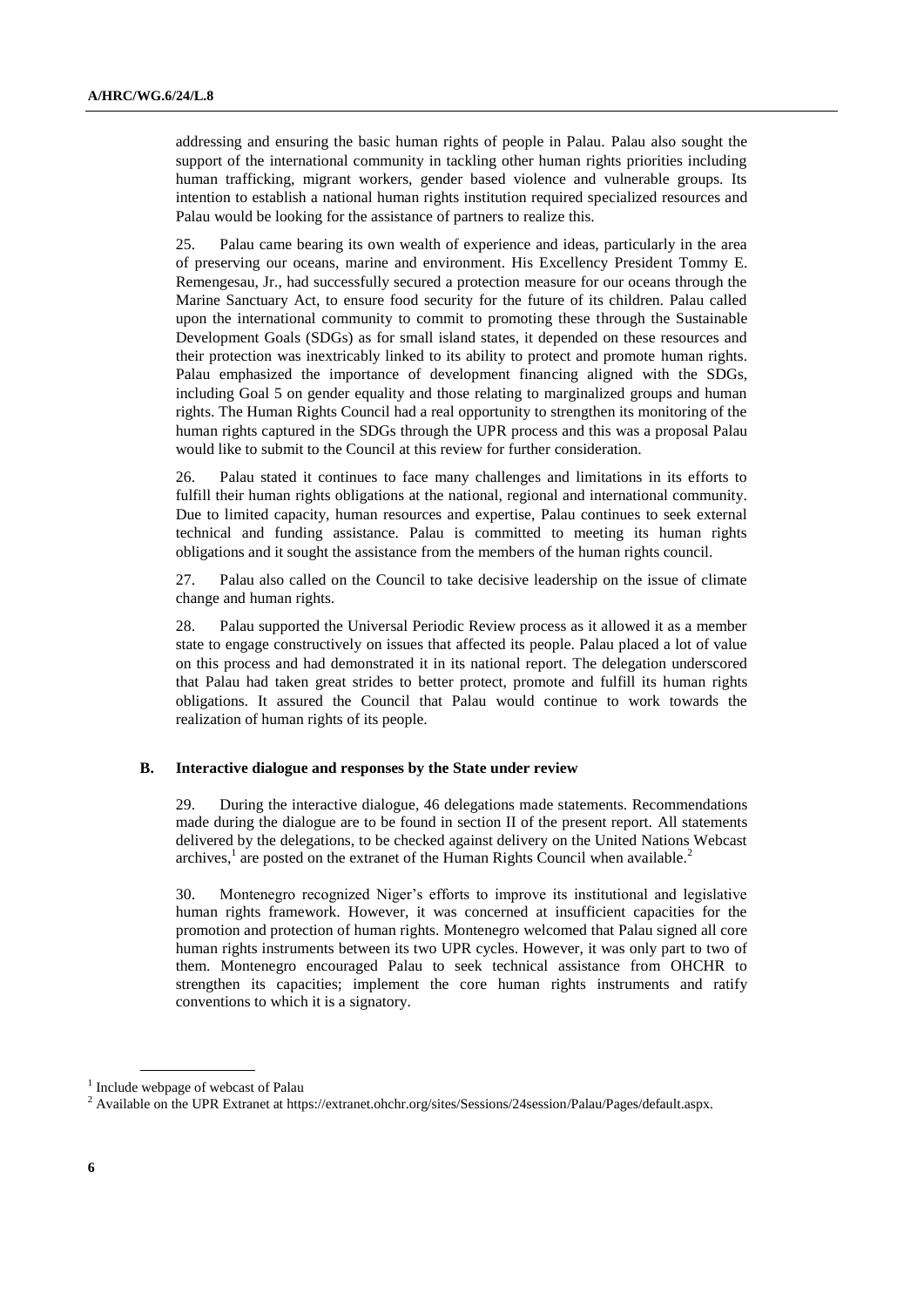31. Morocco noted with satisfaction legislatives and institutional reforms undertaken by Palau, as well as ratification of CRPD and CRC. It appreciated attention paid to protect children, women and the family, and measures taken regarding domestic violence and violence against children. Morocco also welcomed progress to implement MDG3 on the promotion of gender equality and empowerment of women, as well as its Gender National Policy.

32. Namibia noted that Palau signed the core human rights instruments such as ICCCPR and ICESCR, and asked which efforts were being undertaken to ratify those instruments. Namibia commended Palau on the enactment of the Family Protection Act and revision of the Penal Code to protect children. Namibia encouraged Palau to work in coordination with the international community to enforce international law related to water protection and security, including the impacts of global sea level rising.

33. Netherlands commended Palau for decriminalizing homosexuality through a revision of the penal code in 2014. It noted that work remained to be done to bring Palau's national legislation in conformity with its international human rights obligations.

34. New Zealand highlighted encouraging developments in Palau, such as Palau's accession to the Convention on the Rights of Persons with Disabilities in 2013. However there were still some areas for further progress. Palau signed the ICCPR and the ICESCR but has yet to ratify them. It stated that Palau had legislation prohibiting and punishing violent behaviour, but had no legislation that specifically addressed domestic violence.

35. Pakistan took note with appreciation of Palau's efforts to implement recommendations received during the first cycle of the UPR. It commended the establishment of an Ombudsman Office, measures taken to strengthen legal and justice systems, human rights awareness programs for gender equality, education, health, and disabilities. It appreciated the ongoing national legislation and accession to the Convention on the Rights of Persons with Disabilities. It also appreciated the government for encouraging the participation of girls and women in all social and economic spheres of Palau, and their increased participation in leadership roles.

36. Panama welcomed Palau's reiteration of its invitation to Special Representatives and Rapporteurs, which could further the compliance with those commitments entered into human rights in connection with children, persons with disabilities, violence against women, climate change, trafficking in persons and migrant workers. With regards to the Family Protection Law, Panama was concerned that the protection measures taken by Palau on domestic violence and abuse of children have not yet been clearly established.

37. Philippines welcomed the signature of eight core international human rights convention during the review period and encouraged Palau to remain steadfast in pursuing the work towards their ratification. While appreciating Palau's openness to receive migrant workers, Philippines was concerned about their reported increased vulnerability to involuntary servitude and debt bondage, as a result of strict labour regulations and expressed its interest to be informed by Palau's delegation on which measures have been taken to protect and promote their rights.

38. Portugal welcomed the signature of seven core human rights instruments since the last UPR review and congratulated Palau for the ratification of the Convention on the Rights of Persons with Disabilities (CRPD). Portugal regretted that the provisions of the Convention on the Rights of the Child, which Palau ratified in 1995, have not yet been incorporated into the National Code.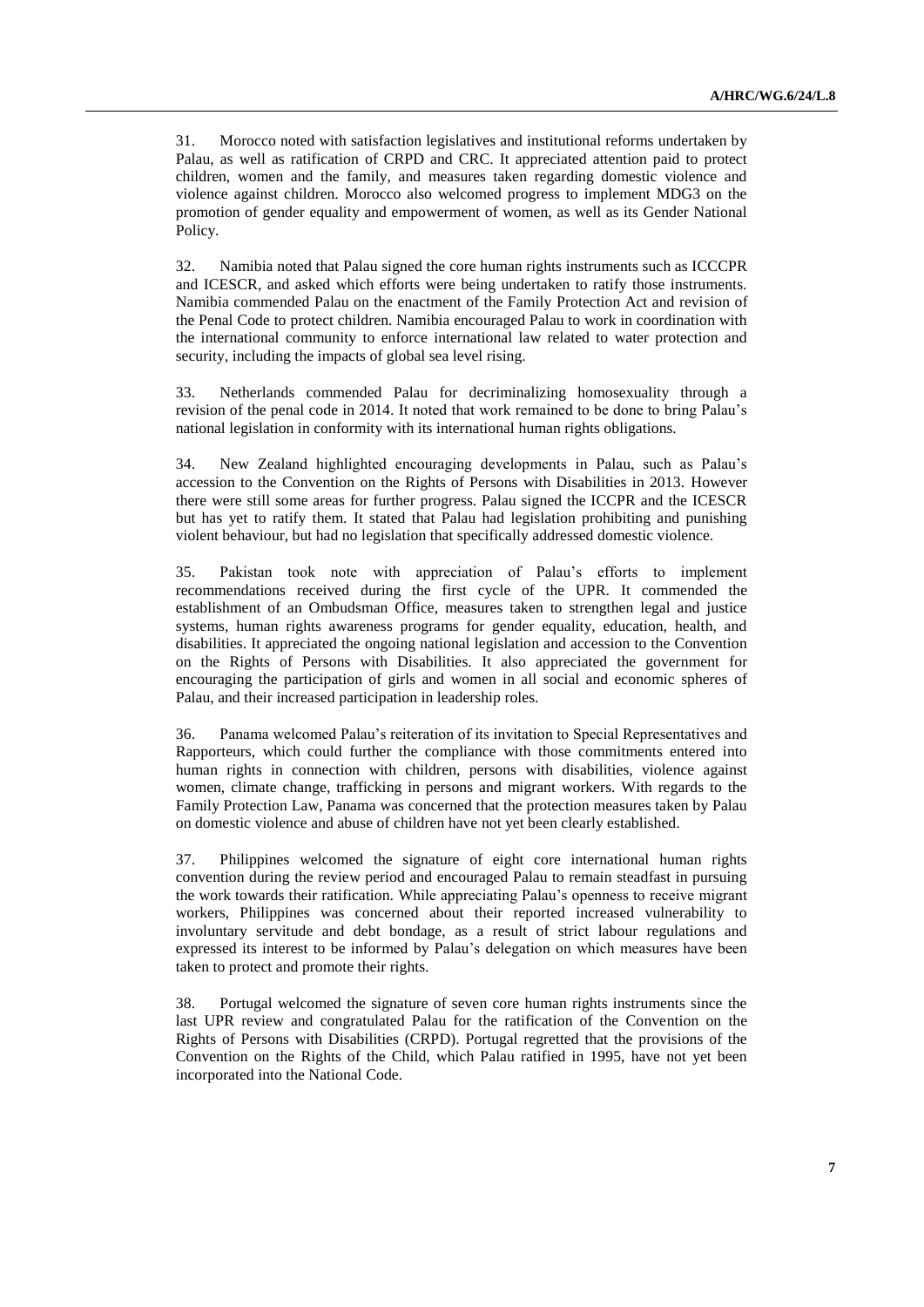39. The Russian Federation noted progress made by Palau since its first UPR. However, it also noted with regret that exhaustive legislative measures had not been adopted to ensure protection of children's rights.

40. Slovenia commended the ratification of the Convention on the Rights of Persons with Disabilities (CRPD), and also noted that Palau had had become signatory to the International Covenant on Civil and Political Rights (ICCPR), Covenant on Economic, Social and Cultural Rights (ICESCR) and the Elimination of All Forms of Discrimination against Women (CEDAW) finally encouraged Palau to proceed with the process of becoming a party of these instruments.

41. Spain valued specially the commitment of Palau to implement its policy on climate change respecting human rights, including in key aspects for a dignified life such as the human right to drinkable water. Spain appreciated efforts of Palau to provide assistance to its migrant workers. Regarding gender, Spain recognized progress made regarding equality in the framework of the Millennium Development Goals. It congratulated Palau for decriminalizing consented homosexual activity.

42. Trinidad and Tobago commended Palau for the progress made since the last review by the signature of various international human rights conventions and measures taken to address domestic violence and safeguard children. It highlighted Palau's determination to overcome challenges despite the vulnerabilities faced by Small Island Developing States. It stated that a similar commitment will serve to bear more fruit in the sphere of human rights in the coming years, and noted the invitation already extended via its national report, to various Special Procedures in areas including but not limited to children, violence against women and climate change.

43. The United Kingdom of Great Britain and Northern Ireland welcomed the acknowledgment by Palau of the growing problem of human trafficking, including forced prostitution and labour, and its efforts to tackle the issue. It called on Palau for a particular focus on safeguarding Palauan children from being forced to prostitution. The United Kingdom of Great Britain and Northern Ireland was concerned by continued reports of abuses committed against foreign nationals working and residing in the country. It called on Palau to review its policies on foreign nationals.

44. The United States of America commended Palau for the steps taken to deter acts of domestic violence and protect survivors, including by passing the Family Protection Act in 2012. It encouraged Palau to establish shelters to help domestic violence survivors to move forward with their lives. The United States of America also urged Palau to enforce the 2005 anti-trafficking law by prosecuting those responsible as traffickers, rather than under lesser labour violations or prostitution-related offences.

45. The delegation of Palau welcomed all the recommendations and noted all the concerns raised by the speakers. About the ratification of the Core Treaties Palau indicated that the country was a signatory to the treaties and the government was working to ensure its obligations and looking at the core treaties individually to undertake a legislative review and compliance.

46. With the ratification of the CRPD the country had the opportunity to extend to their partners internationally, particularly at a regional level through programmes of the Pacific Island Forum Secretariat and Secretariat of the Pacific Community. The delegation was also pleased with the national disability policy which was now in its final draft and would be presented to members of Cabinet and Congress this year.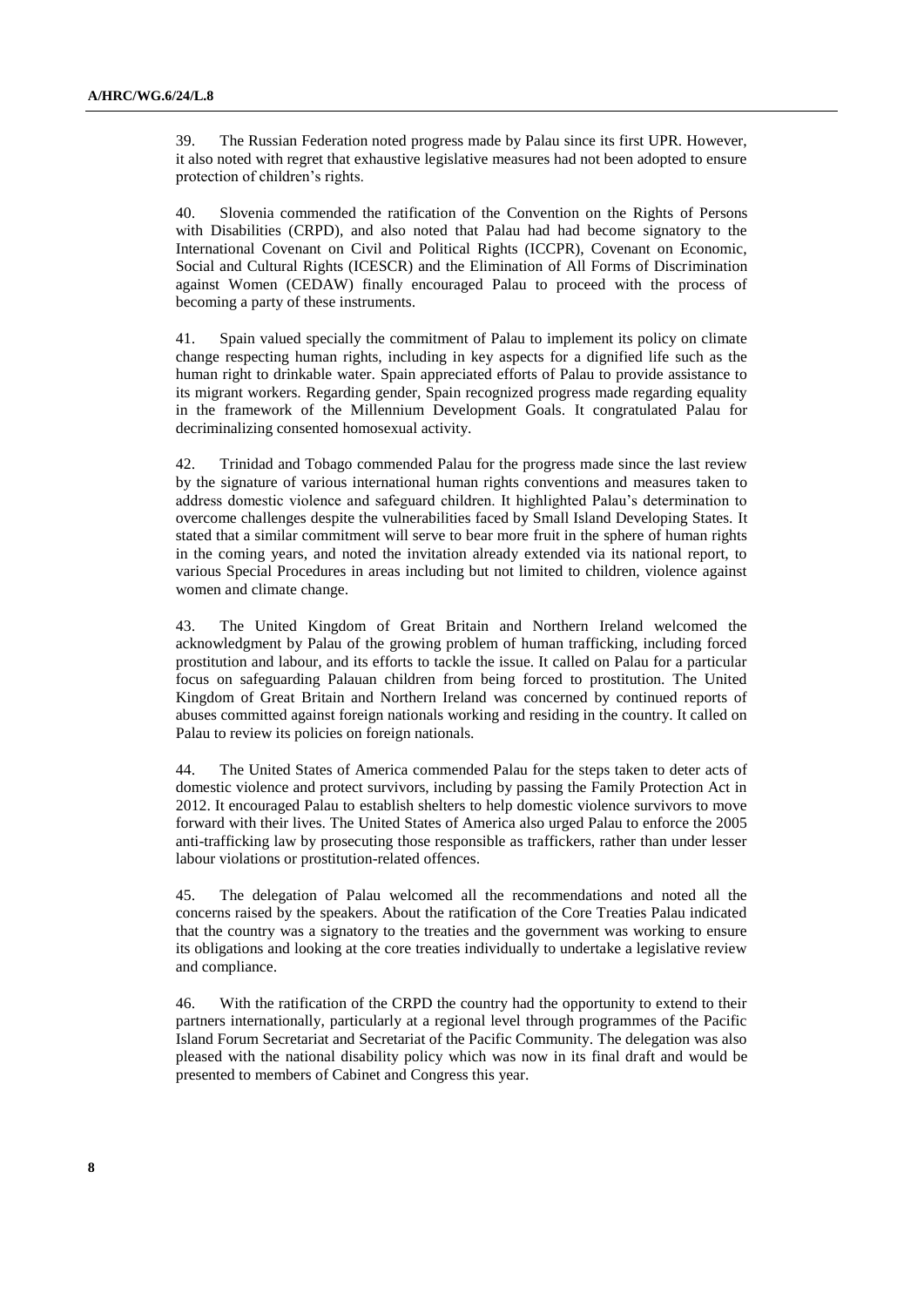47. About the recommendation done by the delegation of New Zealand to combat domestic violence, Palau indicated it had implemented a Family Protection Act in 2012. The delegation also explained that there had been training provided by the Pacific Islands Training Program with the support of New Zealand on domestic violence, and added that the Police in Palau was leading a campaign against violence against women.

48. The delegation indicated that the Family Protection Act was a very strong piece of legislation which had helped many women and families and stated that reconciliation under customary process was not a bar to persecution, therefore although there may had been some reconciliation between family members, domestic violence was a crime and prosecution continued.

49. It stated that the most important protection that was allowed in the Family Protection Act was that any person who was threatened or was harmed could walk into the court house 24 hours 7 days a week and get a protective order.

50. About the comments regarding to the shelters, Palau asserted it needed shelters and safe houses. The delegation explained that this was its biggest challenge and asked for support and technical and financial assistance to help the country build shelters and safe houses not only for victims of family violence but also for children who were under difficult conditions living in homes where there was violence.

51. Palau noted it had legislation to protect children in the Penal Code against child exploitation which was criminalized and also pointed out that there were existing laws that criminalized endangering a minor or his/her welfare, even when it was a parent who allowed a third person to endanger or hurt their child.

52. About the situation of migrant workers, and answering questions formulated by the Philippines and the United States of America, the delegation of Palau stated they were working on it and legislation was pending before the 9th National Congress to ensure safe working conditions and fair salaries. The minimum wage law passed has a provision in it that helps workers who were not given the minimum wage or worked under unsafe conditions to go to the Attorney General and file a case against their employer.

53. Uruguay welcomed Palau's entry into the International Labour Organization (ILO) and its ratification of the International Convention on the Rights of Persons with Disabilities. While welcoming the high number of international human rights instruments signed by Palau, Uruguay noted with concern that none of them have yet been ratified. It also welcomed the progress made in ensuring gender equality but noted that Palau has currently no law explicitly prohibiting discrimination based on sexual orientation or gender identity.

54. Venezuela (Bolivarian Republic of) noted that Palau signed various international human rights instruments and ratified the CRPD, thus strengthening its domestic legislation in this area. Venezuela welcomed steps taken to establish a NHRI and the adoption of a gender policy to be mainstreamed in Government's programmes. It also noted measures to combat discrimination against women. Venezuela highlighted the establishment of the National Medical Insurance in 2011 that covers everybody, including those who have not made contributions to the system and those who are no longer active.

55. Algeria welcomed efforts by Palau to promote human rights of children and persons with disabilities, as well as to combat violence against women, trafficking in persons, and climate change. It noted with satisfaction signature by Palau of the core human rights instruments. It welcomed results in the area of education, following the adoption of the Plan 2006-2016.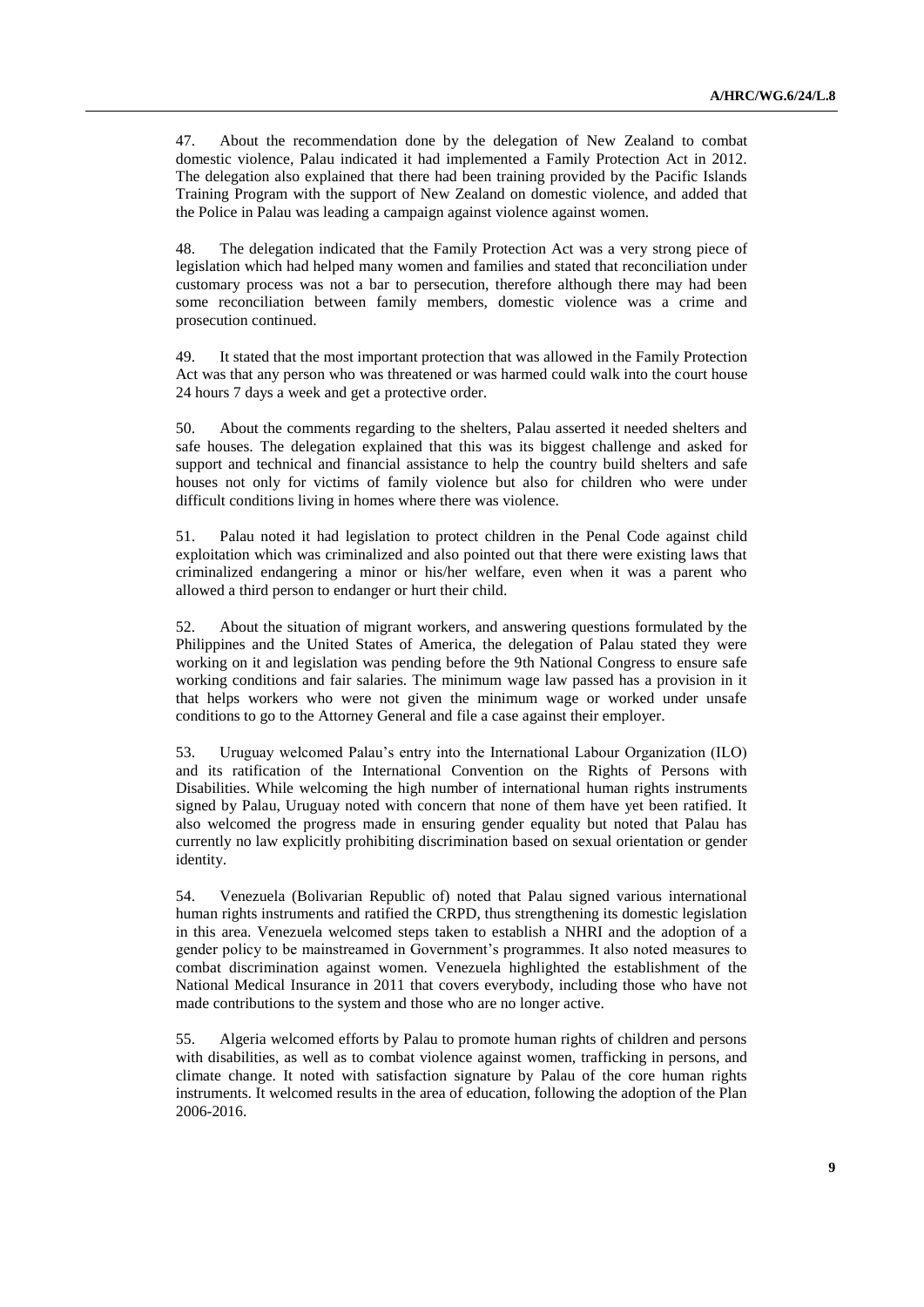56. Argentina welcomed the efforts made since the last UPR and congratulated Palau on the decriminalization in the Penal Code of consensual same-sex relations. Argentina considered that there are still challenges in Palau that needs to be overcome. It also noted that particular attention should be given to vulnerable groups, particularly to persons with disabilities.

57. Armenia recognized the challenges that Palau faced as a small island state and appreciated the steps undertaken in promoting human rights in the country since its first UPR review. It also welcomed Palau's awareness raising programmes on certain areas of human rights and wished for their further expansion. Armenia welcomed the ratification of the Convention on the Rights of Persons with Disabilities and encouraged the timely ratification of those international human rights instruments that Palau has already signed.

58. Australia congratulated Palau on strengthening its laws to protect family members against violence with the establishment of the Family Protection Act in 2012, which criminalize domestic violence. It also commended the steps taken in decriminalizing homosexuality, with the introduction in 2014 of legislation to remove offences relating to consensual same-sex relations. Australia welcomed Palau's signing of several international human rights treaties and commended its ratification of CRPD. It was also pleased to be working with Palau through the Pacific Women Shaping Pacific Development program.

59. Belgium encouraged Palau's commitment regarding the 2015 Joint Declaration of the Pacific States on Human Rights and Rule of Law. While welcoming ratification of the CRC, Belgium encouraged ratification of all the core human rights instruments, and stressed the necessity to submit reports to treaty bodies in due time. Belgium noted that Palau lacked a national body to coordinate policies to protect children. It welcomed measures taken to combat domestic violence and violence against children, while noting that further measures should be taken.

60. Brazil praised the efforts carried out since the first UPR cycle to improve the situation of human rights in Palau. It noted with appreciation the amendments to Palau's Penal Code in 2014, which decriminalized sexual relation between consenting adults of the same sex, a positive step towards the realization of the rights of LGBTI individuals in the country. It also congratulated Palau for ratifying in 2012 the CRPD, followed by consultations, in partnership with the Pacific Disability forum and Pacific Islands Forum Secretariat, aimed at drafting a National Disability Policy.

61. Canada acknowledged steps taken in the development of a national gender policy and encouraged Palau to use the process to promote national dialogue and awarenessraising on the issue of gender equity in decision-making at the highest levels of Government and Congress. It encouraged Palau to develop policies to promote women's participation in national decision-making structures and processes. It commended Palau for enacting the Family Protection Act and encouraged it to raise awareness through public education to ensure greater understanding of its provisions.

62. China urged the international community to follow the fundamental principles established by HRC-Resolution 5/1 and carry out constructive dialogue and cooperation. It stated it was most regretful that in its national report Palau treated Taiwan Province of China as a country partner and refused to correct the mistake although China had repeatedly drawn its attention to the issue. Palau's behaviour constituted a violation of UNGA Resolution 2758 and departed from the purposes and principles of UN Charter. It was a serious violation of China's sovereignty and territorial integrity and against the principle of non-politicization of UPR process. China was resolutely against this practice and reserved the right to take further measures in this regard.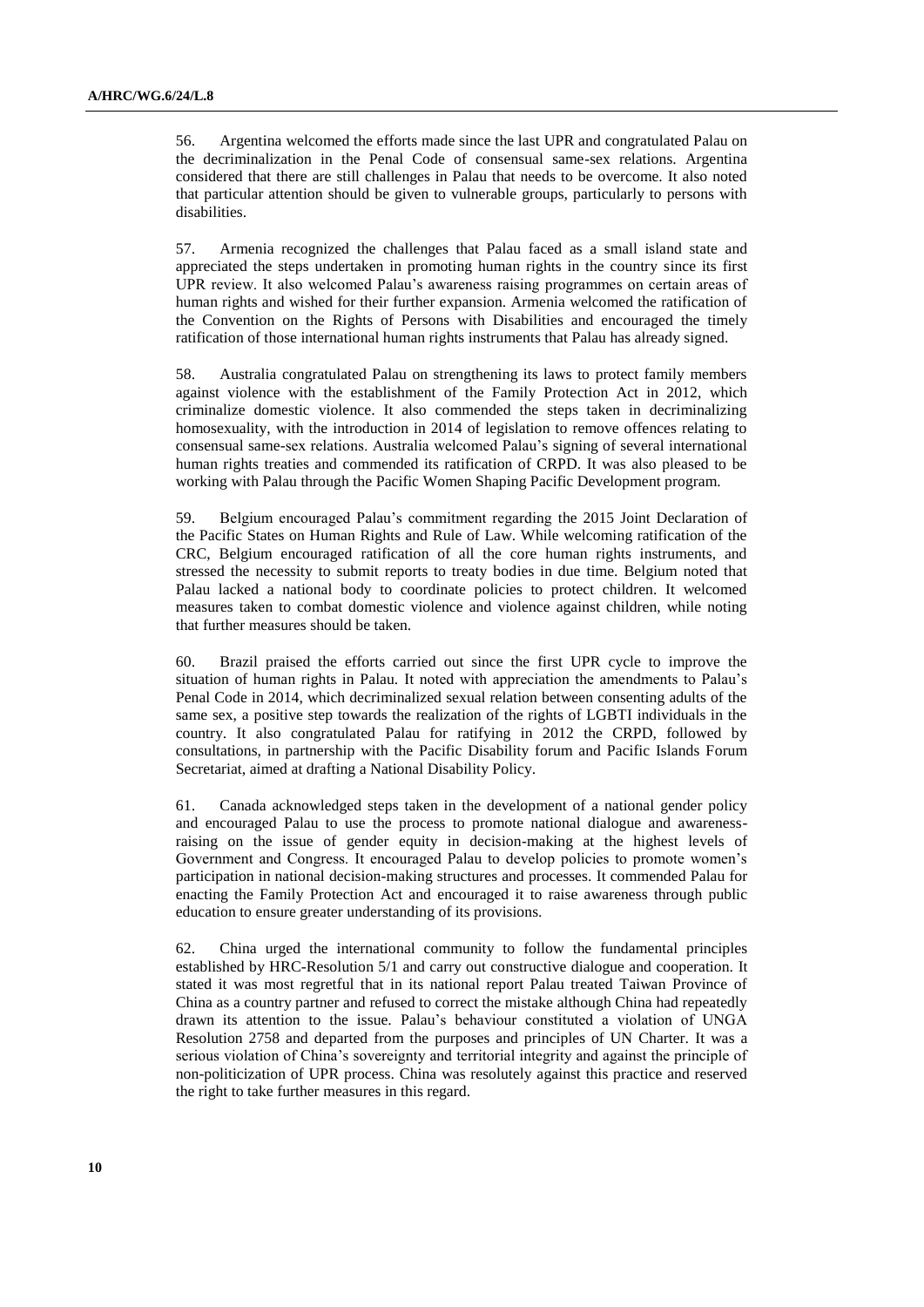63. On the statement made by China the Vice-president of the Human Rights Council reiterated that in this Working Group, as a subsidiary body of the Human Rights Council and General Assembly the United Nations terminology applied.

64. The Congo noted Palau's good cooperation with human rights mechanisms and laws adopted to implement the CRC, CRPD and CEDAW. It appreciated the efforts taken to ratify human rights instruments, and equality of educational grants for girls and boys at superior educational level, which allowed increasing the number of women at high level posts in the public and private sectors. It regretted that a NHRI had not been established yet and insufficient human rights training for the Police and the Judiciary.

65. Costa Rica noted that Palau has signed core human rights instruments. However, it urged Palau to ratify those instruments. It welcomed the Family Protection Law to prevent domestic violence. It acknowledged Palau's efforts to create an independent NHRI and to provide training and awareness rising in the areas of domestic violence, migrant workers' rights and climate change. It considered pertinent that Palau strengthen and promote education and training on human rights particularly for the Police and law enforcement personnel.

66. Cuba stressed signature by Palau of eight human rights instruments, which demonstrated its commitment with the promotion and protection of human rights. Cuba also noted laws adopted to combat domestic violence, sexual exploitation, trafficking in persons, the establishment of a sexual-offenders registry, minimum wage, and criminalisation of marital rape. Cuba noted challenges to implement human rights in Palau, stressing its limited resources. Cuba called on the international community to support Palau's efforts to improve life conditions of its population.

67. Cyprus commended the measures that the Government of Palau had taken to implement its international human rights obligations and welcomed the ratification of the Convention on the Rights of Persons with Disabilities in the year 2013.

68. Denmark was pleased to note that Palau after its first Universal Periodic Review had signed the United Nations Convention Against Torture and other Cruel, Inhuman or Degrading Treatment in 2011 and highlighted that the mentioned Convention which worked through government to government exchange and cooperation stood ready to explore new manners to assist the Government of Palau in advancing in this issue if deemed helpful.

69. The delegation of Palau was humbled by the support given by members and the comments regarding the Family Protection Act. The Ministry of Community and Cultural Affairs with the gender office, the judiciary, the Ministry of Health and the police department and the attorney general had signed a memorandum of understanding regarding awareness-raising on domestic violence and working with schools, parent networks and traditional and non-traditional organizations on this issue.

70. As a small island country there were many challenges that Palau faced like domestic violence but it had many advances in the protection of women ,children and particularly family. The Family Protection Act for Palau is a protection effort for the whole family. Palau recognized that the support provided by Australia as a regional country in the Pacific region was important, particularly supporting gender policies. The delegation informed that a gender policy was in its final stages and thanked the support of the regional offices and the Secretariat of the Pacific Community.

71. Palau also welcomed the support from Denmark and the Ambassador of Cuba for recognizing Palau`s calling and stated it continued to seek assistance for its process to ratify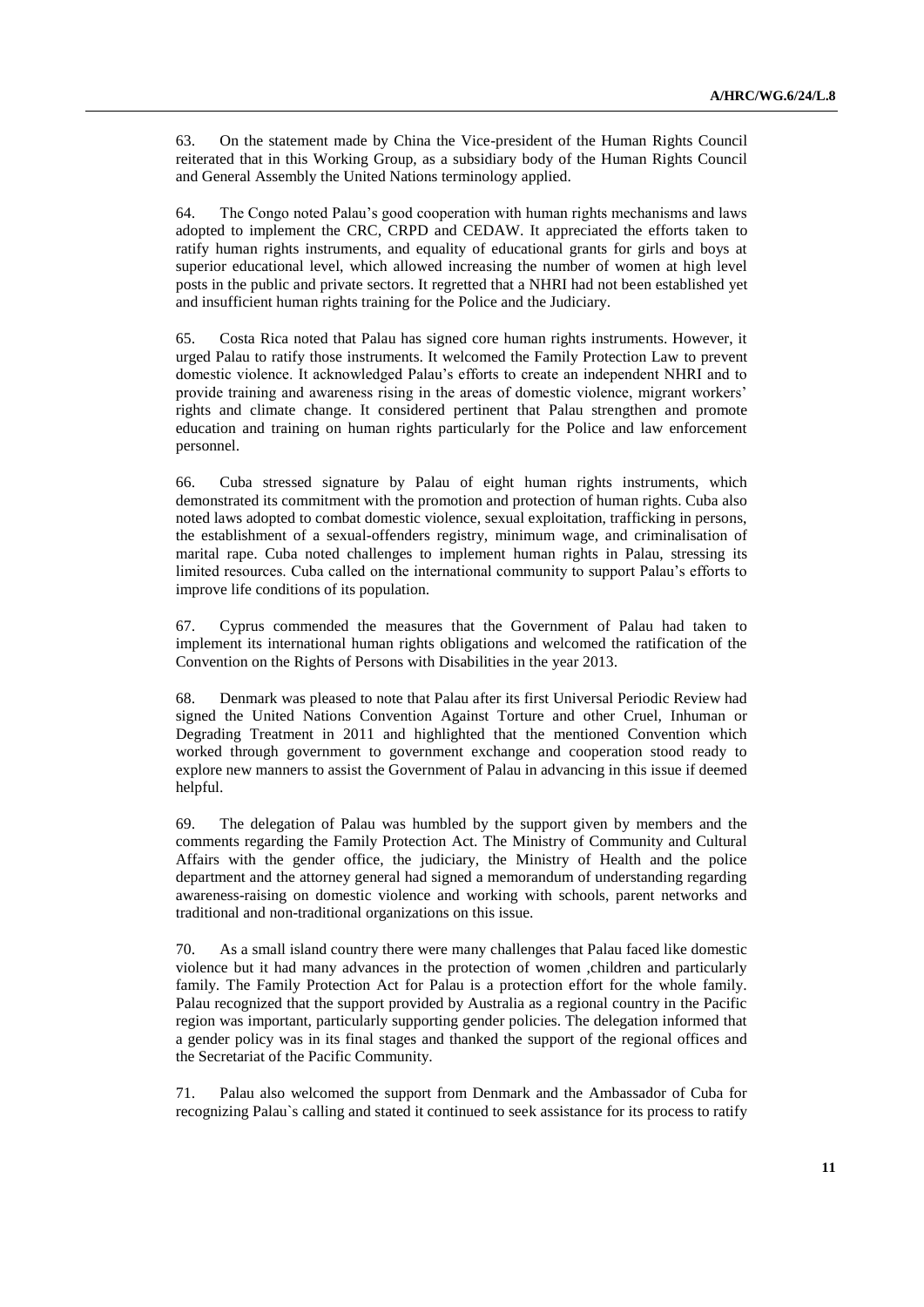the core treaties. Palau is working with the leadership regarding the National Human Rights Institution and appreciated all the comments and supports that had been presented. It reported that the working committee for this UPR included cabinet members, the President and the Parliament, and that civil society and disability groups had worked together to send this report.

72. The Constitution of Palau guarantees equal protection and no discrimination based on sex, race, place of origin, language, religion or belief, a fundamental right under the constitution of Palau.

73. Regarding corporal punishment it is strictly prohibited and the laws in Palau criminalized this act, and actually there had been cases against teachers for using corporal punishments against children.

74. The delegation indicated that Palau continues to work with appropriate government agencies and different organizations on the issue of migrant workers. The delegation affirmed it is a challenging issue, as there are about 20 thousand people in Palau, of which about 6 thousand are foreign workers and with 7 labour officers overseeing the foreign workers. Despite the challenges, Palau continues to improve its work through existing regulations and legislation, such as the recently passed Minimum Wage Act, applicable universally.

75. About women in politics, the delegation of Palau asserted there were 29 members at the Palau National Congress and 3 are women. During the last term, there were also 3, so the number has been maintained and the country hopes to increase it in the upcoming general elections which will take place on November 2016. The delegation stated that with assistance of the Ministry of the Community and Cultural Affairs the government had reached programs to encourage more women to stand for election.

76. Djibouti welcomed the delegation of Palau and congratulated them for presenting their national report. It also welcomed the efforts made towards achieving promotion and protection of human rights.

77. Egypt noted with satisfaction the measures taken by Palau to promote human rights in the country and adopted by the relevant ministries in the areas of education, in improving gender equality, in promoting the rights persons with disabilities and in countering trafficking in human beings. Egypt noted the adoption of laws to protect human rights, in particular the Family Protection Law and encouraged Palau to continue its efforts in countering trafficking in persons. It also invited Palau to ratify the Protocol on Trafficking in Persons.

78. Estonia, while noting that Palau had ratified the Convention on the Rights of Persons with Disabilities (CRPD) and the Convention on the Rights of the Child (CRC), encouraged the country under review to incorporate the provisions of both treaties into the domestic legislation. It also commended Palau for initiating the development of a national gender policy and expressed its concern about the definition of rape, which was limited to sexual intercourse and spousal rape was still exempt from persecution. Finally Estonia encouraged Palau to establish protection services for survivors of domestic violence and child abuse.

79. Fiji noted the efforts done by Palau to keep abreast of its human rights obligations and also noted that Palau had passed a Family Protection Act in 2012, which was designed to protect and empower the victims of domestic violence. Fiji finally congratulated Palau for its ratification of the United Nations Convention Against Corruption and for its constructive participation in the peer review process under UNCAC in April 2015.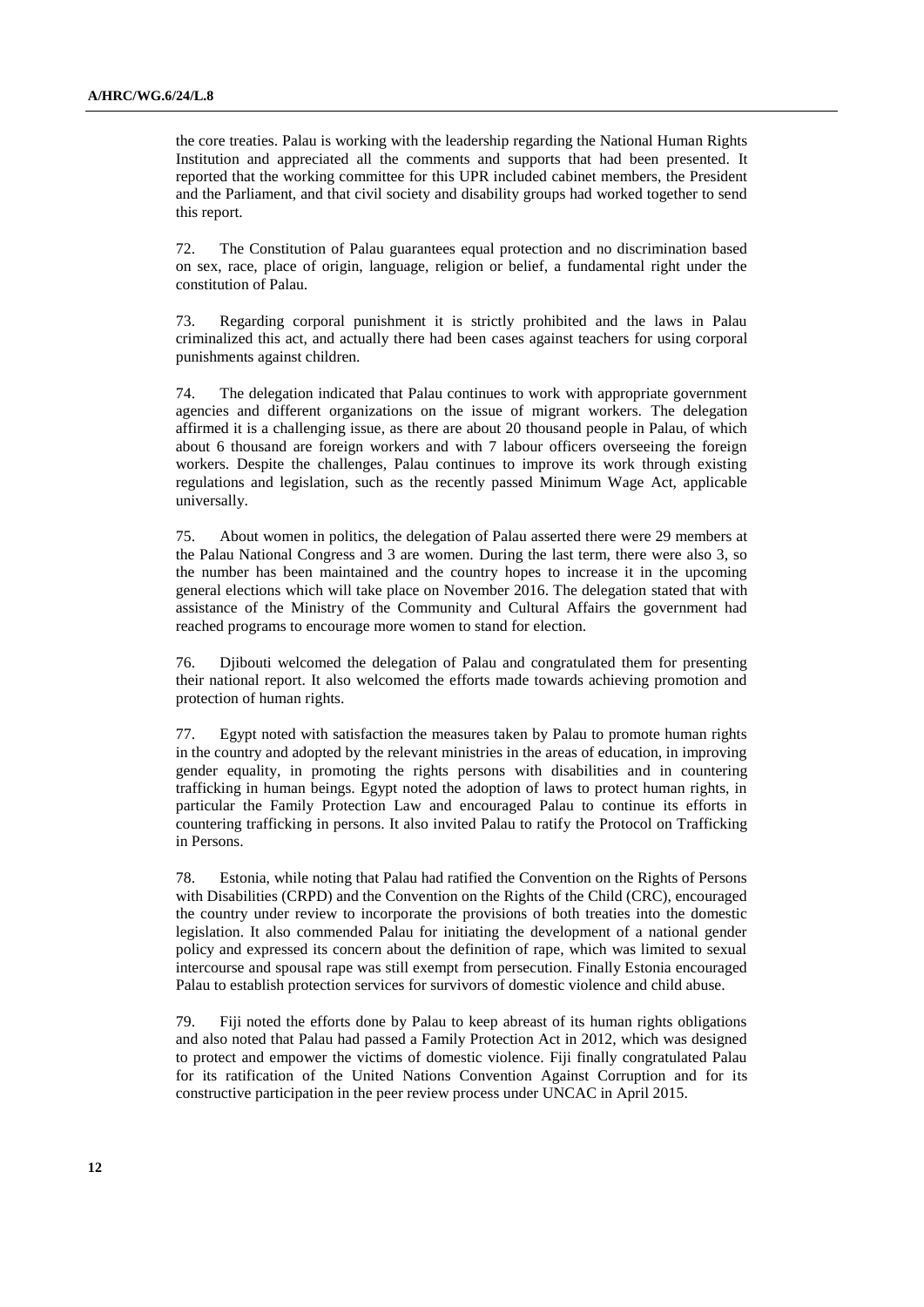80. France noted the human rights commitments made by Palau since its first appearance before the UPR Working Group in 2011, in particular the signature on numerous international instruments. France invited Palau to continue its commitment.

81. Georgia highlighted Palau's commitment to the full implementation of its human rights obligations and recognized efforts made by the Government by way of signing, ratification and legislative reform. It noted with appreciation that Palau had ratified the CRPD and had signed several international human rights conventions. It welcomed steps made by the Government of Palau to improve the healthcare system and the establishment of National Health Insurance.

82. Germany thanked the Palau delegation for the national report provided to the Working Group.

83. Ghana lauded the continuous engagement of Palau with the UPR mechanism since its first cycle review. It noted with appreciation the signing of some core international human rights treaties in 2011 reflecting Palau's commitment to the promotion and protection of human rights of its people.

84. Indonesia commended the efforts taken by the Government of Palau in strengthening the promotion and protection of human rights through the establishment of Ombudsman Office as well as the signing of the core human rights treaties in 2011 and the Convention on the Rights of Persons with Disabilities. Indonesia also recognized the efforts taken by the Ministry of the State and the Minister of Community and Cultural Affairs to establish a National Human Rights Institution in Palau.

85. Iraq welcomed the delegation of Palau and their role played in the preparation of the national report. Iraq also expressed its appreciation and congratulated Palau for complying with international human rights instruments.

86. Israel recognized Palau's report as the result of extensive consultations, including with the recently created Reporting Committee on UN Conventions on Human Rights and the National Human Rights Working Group. It congratulated Palau for the progress it had achieved since its last UPR and the significant efforts taken by the government in order to implement many of the recommendations accepted during the first cycle. It highlighted a number of measures including the establishment of the Office of the Ombudsman, the ratification of CRPD, the enactment of the Family Protection Act and the reform of the Penal Code.

87. Italy took note of the steps Palau had taken to promote gender equality and further the protection of women rights and in particular the measures aimed at combating domestic violence and protecting women and children from sexual abuse. Italy also commended the Authorities of Palau for having supported community awareness programs that were crucial to avoid discrimination and foster integration.

88. Japan commended Palau for its conduction of human rights awareness programs in areas such as gender equality and welcomed the signature of core human rights treaties in 2011 and the ratification of the Convention on the Rights of Persons with Disabilities in 2013. Japan also expressed its concern at the reports of prisoners being held under appalling conditions due to deterioration of prisons and lack of space therein.

89. Malaysia noted the efforts done by de government of Palau in conducting awareness programs for HIV and AIDS prevention, improving the rights of persons with disabilities, combating violence against women and environmental protection. It noted as well that the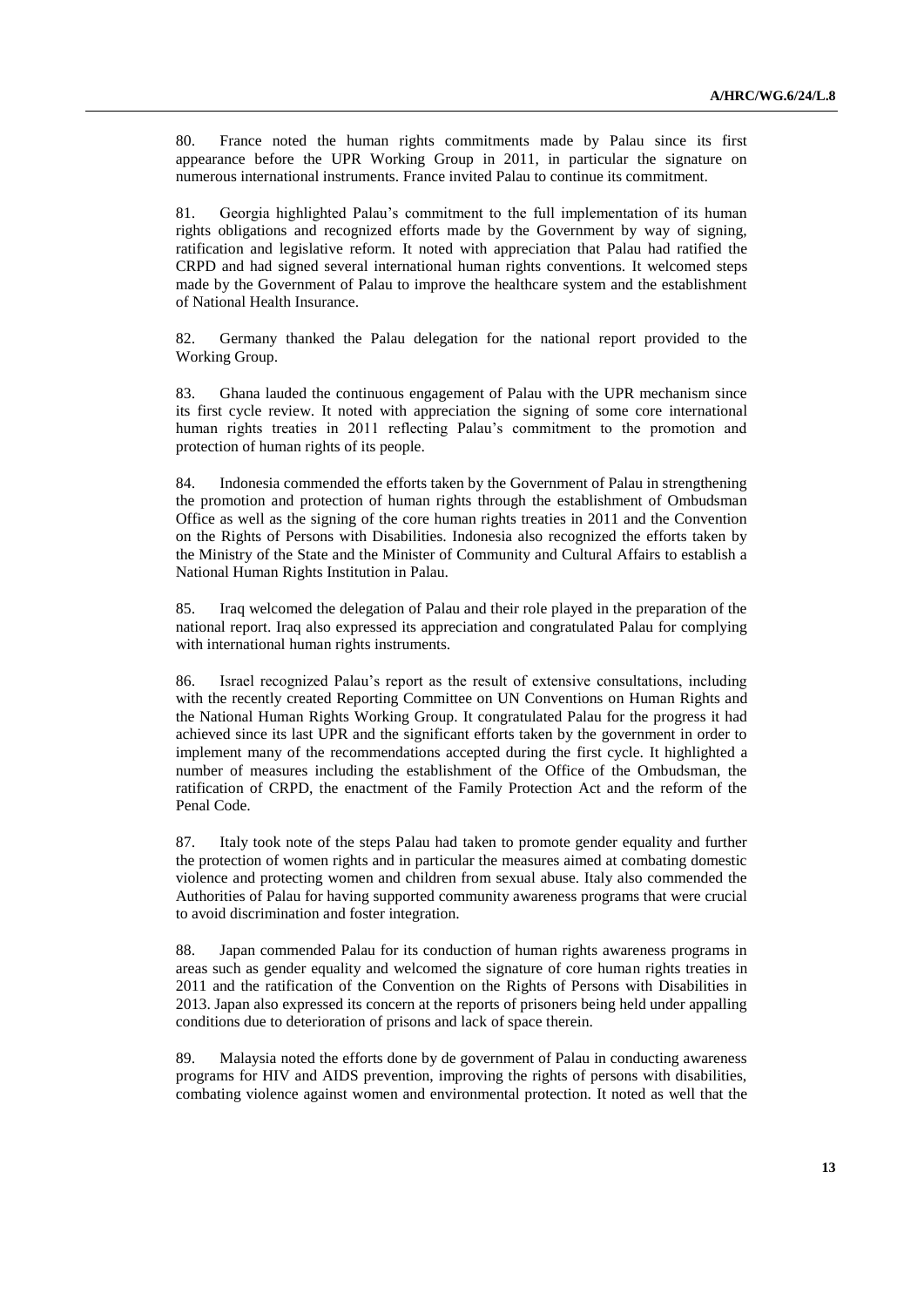enactment of the Family Protection Act and revision of the Penal Code were among efforts undertaken by the Government of Palau to provide protective measures for children.

90. Maldives commended the progress made by Palau including the enactment of the Family Protection Act, the Non–Communicable Disease Strategic Plan and of the new Penal Code and the efforts to combat human trafficking and gender equality. Maldives welcomed the policies adopted by Palau about climate change and for sustainable economic development through renewable energy applications and encouraged its government to reach out its partners and seek support for the implementation of the recommendations done during this UPR. Finally Maldives thanked Palau for its efforts to raise the voice of SIDS.

91. Mexico welcomed ratification of CRPD, the adoption of the National Policy on Disabilities and the Family Protection Law. It urged Palau to adopt a specific law to protect the children's rights. Mexico acknowledged increasing of participation of women at governmental posts and urged Palau to continue promoting involvement of women in public life. Mexico noted with satisfaction amendments to the Penal Code to decriminalize sexual relations consent between same-sex adults. It also welcomed the National Emergency Management Framework.

92. In its closing remarks, Palau thanked Estonia and Fiji for their comments about spouse rape, and made clear that marital rape was now a crime in Palau and sexual abuse in first degree was a felony. The language had been expanded in defining sexual penetration and there was no "drop policy" so although there were reconciliations under customary practice the cases moved forward and were prosecuted.

93. The delegation indicated about concerns on trafficking that there was anti-smuggling and trafficking penal laws in Palau and it is being enforced.

94. The delegation informed that a government act was adopted in 2014 for transparent government actions, making it accountable and allowing people to see government records and to sit in government proceedings allowing people to participate in government hearings and meetings

95. Palau thanked Japan for its concerns and stated that the conditions in jails had considerably improved for inmates.

96. Palau considered the value of ratifying the core treaties however they needed more time and to continue to seek international assistance in this matter.

97. About the recommendation of Ghana, the delegation reported that the education in Palau was inclusive for all children. Regarding health it indicated that there was a legislation for those who had not been in the program and were now in the health care system. Finally Palau recognized Maldives for their support to recommend Palau to push for a disability policy for 2015 to 2020 and welcomed the recommendation.

98. The delegation of Palau stated it continued to learn from best practices and strived to shape and develop its policies while also trying to stay abreast with international standards. It was no surprise that a small country with limited resources faced challenges in ensuring that human rights were afforded to every single person, however, it was also making some mighty strides and was proud to have shared an open and honest report with the international community.

99. With the financial and technical support from our international partners, Palau would continue to analyse its laws with legislative compliance reviews and make further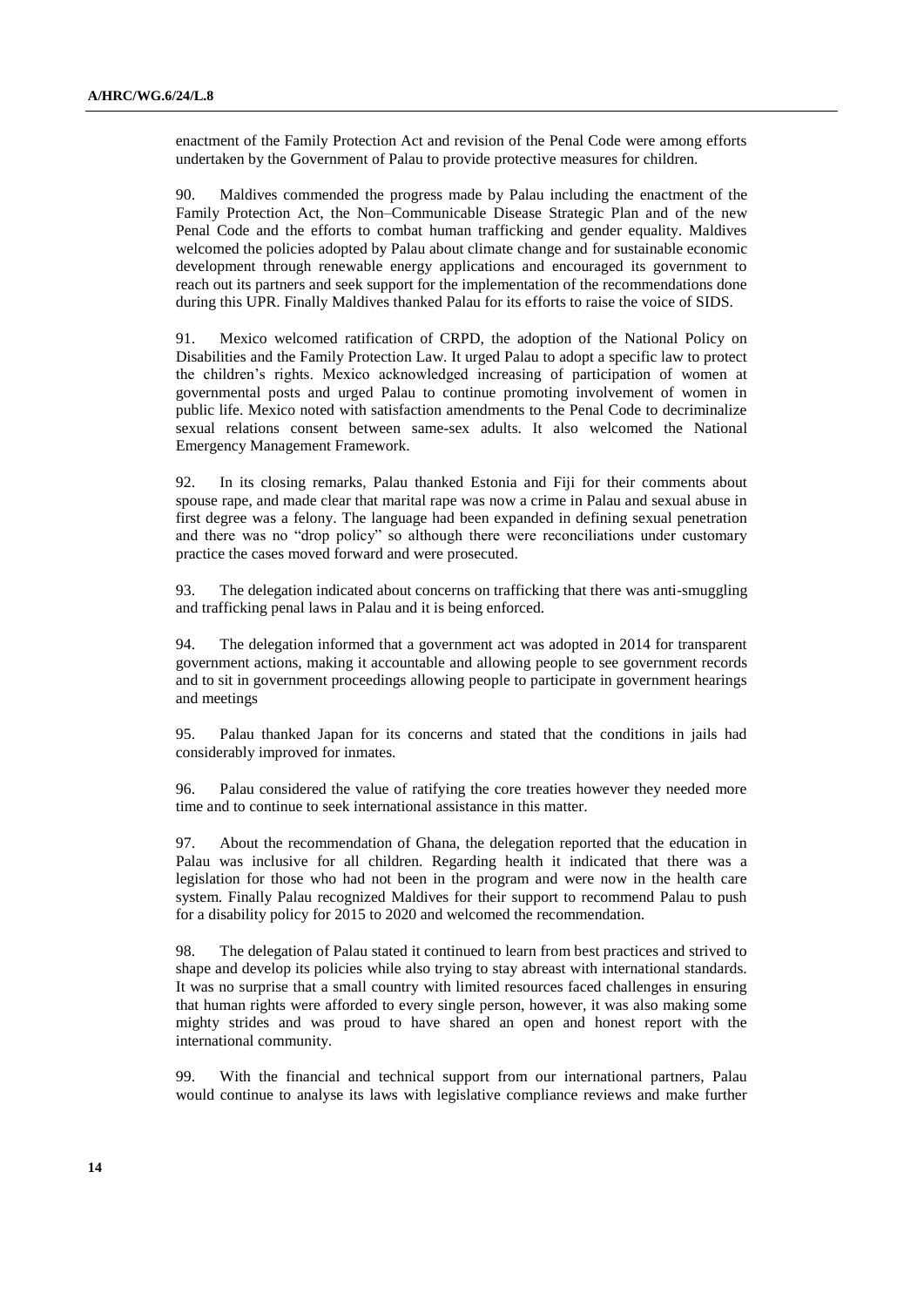amendments to legislations in order to ensure human rights are afforded to every person in the country.

100. The Government would continue to educate the public in human rights, raising awareness to the community so that the 'rights bearers' understand their rights and responsibilities.

101. In closing, the delegation congratulated the OHCHR for its efforts in overseeing this process. The UPR process was a catalyst for Palau to look within, assess its situation and open its eyes to the gaps in our system when ensuring the rights of people in the country. The Government of Palau thanked the Secretariat of the Pacific Community and the Pacific Islands Forum Secretariat for their guidance and support.

102. The delegation particularly thanked the Government of Israel and the Government of Sweden for their gracious donation in supporting our delegation to attend this session. It expressed appreciation to the Kingdom of the Netherlands for providing funding support to the Secretariat of the Pacific Community in order to provide the necessary support to all Pacific countries including the training support in Palau last year, the mock session in preparation for this Review and the presence of our colleague from SPC who is here today.

103. Palau welcomed and looked for any assistance and support available from development partners and donors in pursuing its human rights endeavours in not only fulfilling its international human rights obligations but also aligning themselves to these principles.

104. The delegation thanked the Mission of the Government of Fiji in Geneva for their assistance in helping it prepare for this session and opening their office to them and all the guidance in chairing its meeting and to all member States present, for all the input and recommendations that will indeed assist Palau in all of its work in the human rights conventions and its treaties. Lastly, it thanked the OHCHR working group and staff, especially the OHCHR Pacific and Asia section for providing support, assistance and guidance to prepare us for our 2nd UPR.

## **II. Conclusions and/or recommendations\*\***

105. **The following recommendations will be examined by Palau, which will provide responses in due time, but no later than the thirty-second session of the Human Rights Council in June 2016:**

105.1. **Speed efforts to ratify the ICCPR and the ICESCR (Namibia);**

105.2. **Ratify the International Covenant on Civil and Political Rights and the International Covenant on Economic, Social and Cultural Rights (New Zealand);**

105.3. **Ratify the international human rights treaties and their optional protocols, in order to strengthen the implementation and observance of international human rights law, particularly the International Covenant on Civil and Political Rights and the International Covenant on Economic, Social and Cultural Rights (Panama);**

<sup>\*\*</sup> The conclusions and recommendations have not been edited.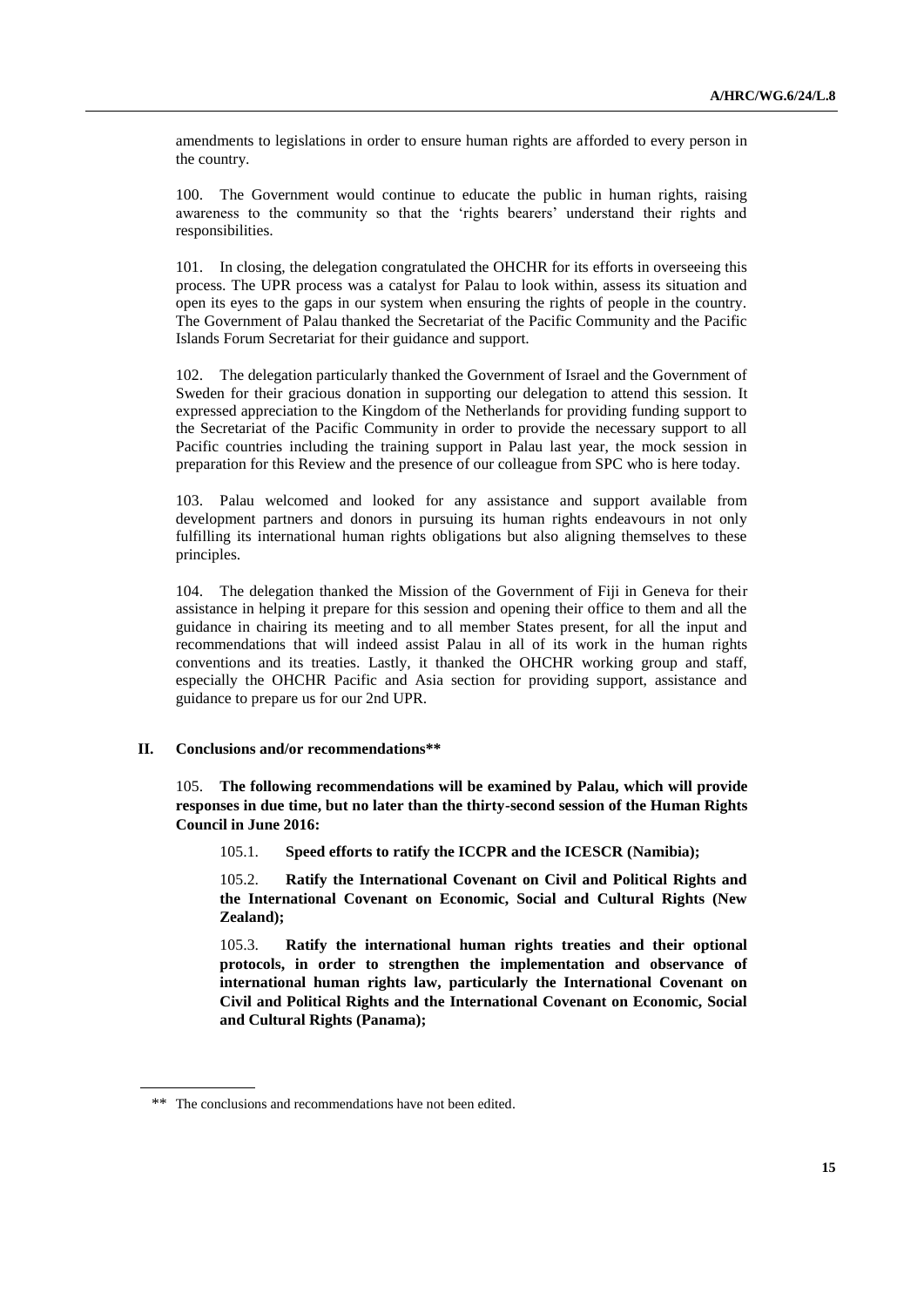105.4. **Ratify, as a matter of priority, the International Covenant on Civil and Political Rights and the International Covenant on Economic, Social and Cultural Rights (Portugal);**

105.5. **Consider continuing on to the ratification of core human rights instruments (Trinidad and Tobago);**

105.6. **Start the ratification process of the international instruments already signed (Uruguay);**

105.7. **Ratify the Convention on the Elimination of All Forms of Discrimination Against Women, the International Covenant on Civil and Political Rights and the International Covenant on Economic, Social and Cultural Rights (Canada);**

105.8. **Complete its international commitment by ratifying as a priority the International Covenant on Civil and Political Rights and the International Covenant on Economic, Social and Cultural Rights (France);**

105.9. **Ratify all text that have already been signed, in particular the International Convention on the Elimination of All Forms of Racial Discrimination, the Convention on the Elimination of All Forms of Discrimination against Women, the Convention against Torture and Other Cruel, Inhuman or Degrading Treatment and the International Convention for the Protection of All Persons from Enforced Disappearance (France);**

105.10. **Continue taking steps towards the ratification of the international human rights conventions to which Palau is a signatory, in particular ICCPR, ICERD, ICESCR, CEDAW and CAT (Georgia);**

105.11. **Ratify those Conventions which Palau has not ratified, as previously recommended (Iraq);**

105.12. **Continue its efforts to accede to or ratify more Human Rights treaties and their Optional Protocols (Israel);**

105.13. **Continue its efforts to ratify the main human rights treaties without delay, including the International Covenant on Civil and Political Rights and the International Covenant on Economic, Social and Cultural Rights (Japan);**

105.14. **Ratify the International Convention on the Elimination of all forms of Racial Discrimination (Algeria);**

105.15. **Consider ratifying the International Convention on the Elimination of All Forms of Racial Discrimination (Ghana);**

105.16. **Ratify the International Covenant on Civil and Political Rights and its Second Optional Protocol, aiming at the abolition of the death penalty (Montenegro);**

105.17. **Consider ratifying the International Covenant on Civil and Political Rights (Ghana);**

105.18. **Ratify ICCPR-OP 2 aiming at the abolition of the death penalty (Belgium);**

105.19. **Consider ratifying the International Covenant on Economic, Social and Cultural Rights (Ghana);**

105.20. **Ratify the Convention on the Elimination of All Forms of Discrimination against Women (New Zealand);**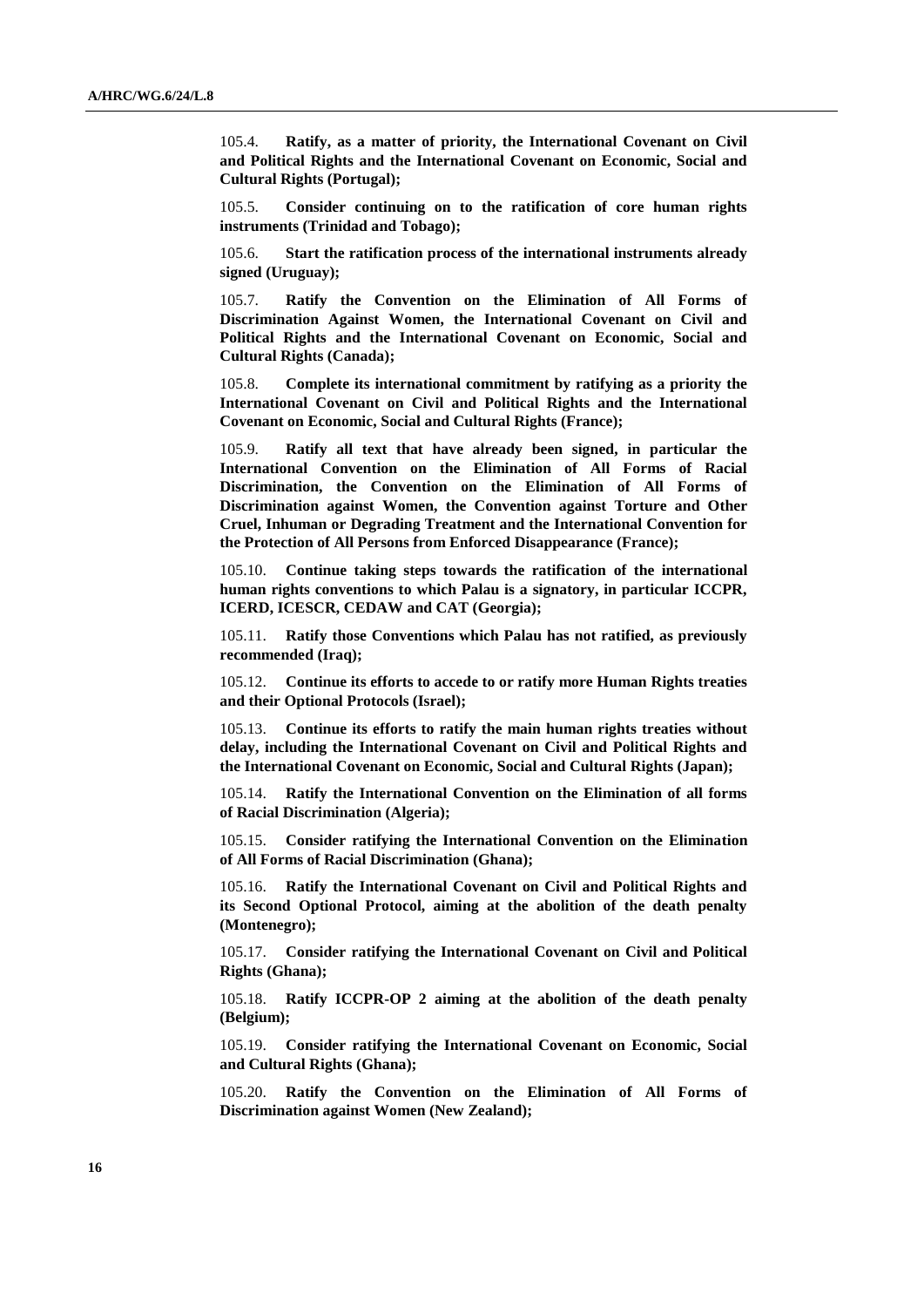105.21. **Ratify and implement the CEDAW and other international human rights treaties and their protocols, as previously recommended (Slovenia);**

105.22. **Ratify the Convention on the Elimination of all Forms of Discrimination against Women (Spain);**

105.23. **Ratify Convention on the Elimination of All Forms of Discrimination against Women at the earliest opportunity (Australia);**

105.24. **Ratify the CEDAW (Costa Rica);**

105.25. **Consider ratifying the Convention on the Elimination of all Forms of Discrimination Against Women (Ghana);**

105.26. **Consider ratifying the Convention on the Elimination of All Forms of Discrimination against Women and to ensure women equal inheritance rights (Italy);**

105.27. **Intensify its efforts to ratify the Convention against Torture and other Cruel, Inhuman or Degrading Treatment (Denmark);**

105.28. **Consider ratifying the Convention against Torture and other Cruel, Inhuman or Degrading Treatment or Punishment (Ghana);**

105.29. **Incorporate the provisions of the CRC into the domestic legal system (Montenegro);**

105.30. **Incorporate the provisions of the Convention on the Rights on the Child in the national legal order (Panama);**

105.31. **Step up efforts to enact legislation to implement the Convention on the Rights of the Child (Philippines);**

105.32. **Swiftly adopt measures aimed at incorporating the provisions of the Convention on the Rights of the Child into the Palau National Code (Portugal);**

105.33. **Incorporate provisions of the CRC, which has been ratified by the country, into its domestic legislation (Russian Federation);**

105.34. **Consider acceding to three Optional Protocols to the Convention on the Rights of the Child (Uruguay);**

105.35. **Establish a national body to develop and coordinate services to address the rights of children and child protection issues and ensure full implementation of the Convention on the Rights of the Child (Canada);**

105.36. **Incorporate in the national legislation the provisions of the Convention on the Rights of the Child (Djibouti);**

105.37. **Take the necessary constitutional measures to bring the Convention on the Rights of the Child into force (Egypt);**

105.38. **Ratify the Optional Protocol to the CRC on the Involvement of Children in Armed Conflict and the Optional Protocol to the CRC on the Sale of Children, Child Prostitution and Child Pornography (Germany);**

105.39. **Ratify the International Convention on Rights of Migrant Workers and members of their Families (Algeria);**

105.40. **Consider ratifying the International Convention on the Protection of the Rights of All Migrant Workers and Members of Their Families (Ghana);**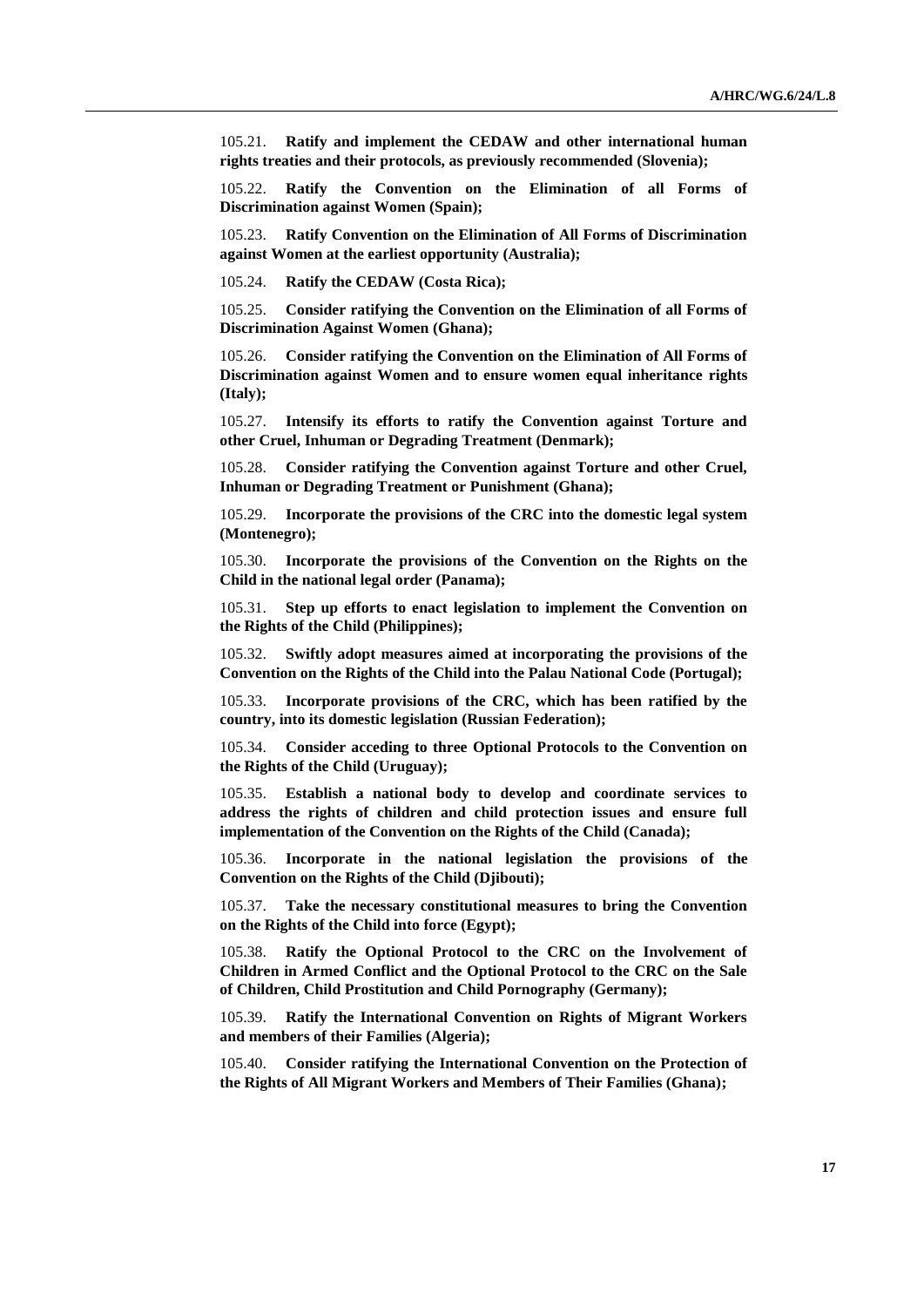105.41. **Consider to ratify the International Convention on the Protection of the Rights of All Migrant Workers and Members of their Families and the Convention Against Torture and Other Cruel, Inhuman or Degrading Treatment or Punishment (Indonesia);**

105.42. **Ratify the International Convention for the Protection of All Persons from Enforced Disappearance (Argentina);**

105.43. **Consider ratifying the International Convention for the Protection of All Persons from Enforced Disappearances (Ghana);**

105.44. **Continue to implement the Convention on the Rights of Persons with Disabilities (Pakistan);**

105.45. **Incorporate of the provisions of the CRPD into the domestic legal system (Portugal);**

105.46. **Ratify the Hague Convention on Civil Aspects of International Child Abduction (Belgium);**

105.47. **Consider ratifying fundamental ILO Conventions (Trinidad and Tobago);**

105.48. **Consider ratifying ILO fundamental conventions, and adopt policies to avoid discrimination against foreign workers (Brazil);**

105.49. **Accede to the Convention on the Prevention and Punishment of the Crime of Genocide (Armenia);**

105.50. **Consider ratifying the Convention on the Prevention and Punishment of the Crime of Genocide (Ghana);**

Accede to the Rome Statute of the International Criminal Court, the **Agreement on the Privileges and Immunities of the International Criminal Court, and the 1968 Convention on the non-applicability of statutory limitations to war crimes and crimes against humanity, and implement these in national law (Netherlands);**

105.52. **Take all necessary measures towards acceding to the Rome Statute of the International Criminal Court (Cyprus);**

105.53. **Accede to the Rome Statute of the International Criminal Court and fully align its national legislation with the Statute and to accede to the Agreement on Privileges and Immunities of the Court (Estonia);**

105.54. **Consider ratifying the Rome Statute of the International Criminal Court (Ghana);**

105.55. **Ratify the 1951 Convention relating to the Status of Refugees and its 1967 Protocol (Costa Rica);**

105.56. **Consider ratifying the UNESCO Convention against Discrimination in Education (Ghana);**

105.57. **Continue to implement laws for further protection of human rights of the people (Pakistan);**

105.58. **Redouble efforts through legislative measures and public policies to ensure that its legislation is aligned with international human rights obligations (Panama);**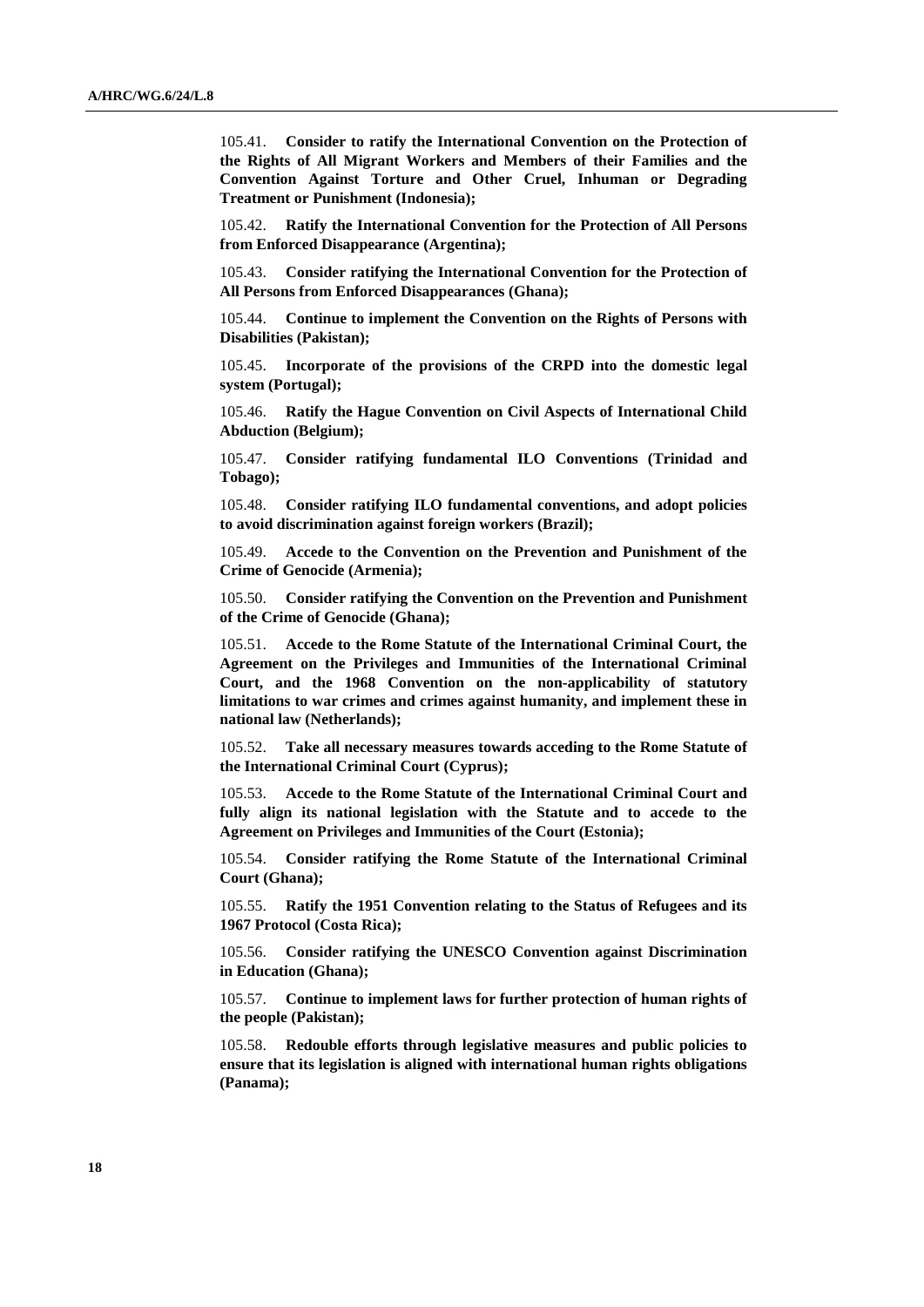105.59. **Implement the recommendations under the UNCAC peer review process conducted in April 2015 and in particular, review its legal framework to criminalise the bribery of foreign officials and officials of international organisations, and to pass legislation to allows for the forfeiture of unexplained wealth by public officials (Fiji);**

105.60. **Establish a national human rights institution that fully complies with the Paris Principles (Portugal);**

105.61. **Continue taking the necessary steps to set up a National Human Rights Institution in line with the Paris Principles (Venezuela (Bolivarian Republic of));**

105.62. **Establish an independent national human rights institution to lead, coordinate, develop capacity and assist with human rights implementation (Canada);**

105.63. **Set up a National Human Rights Institution in conformity with the Paris Principles (Congo);**

105.64. **In line with the recommendations from the 1st UPR accepted by Palau, establish an independent national human rights institution to lead, coordinate, develop capacities and help strengthen implementation of human rights throughout the country; and provide the Ombudsman with sufficient financial and human resources in order to strengthen its independence and capabilities (Costa Rica);**

105.65. **Set up an independent human rights institution in charge of coordinating the implementation of human rights in the whole country (Djibouti);**

105.66. **Establish a national human rights institution (Egypt);**

105.67. **Set up a national human rights institution in accordance with the Paris Principles, as the authorities committed to during the first review (France);**

105.68. **Continue efforts aiming at protection of human rights, including through the establishment of a National Human Rights Institution (Georgia);**

105.69. **Continue its efforts to establish the National Human Rights Institution in the line with the Paris Principles and with full participation of the civil society (Indonesia);**

105.70. **Continue its efforts to establish a National Human Rights Institution, as it was an accepted recommendation from the first UPR (Iraq);**

105.71. **Establish a National Human Rights Institution, in accordance with the Paris Principles (Malaysia);**

105.72. **Establish an independent National Human Rights Institution to coordinate, develop capacities, and strengthen respect for human rights in the country, in line with the Paris Principles (Mexico);**

105.73. **Enact national legislation to protect the rights of the child (Maldives);**

105.74. **Continue to engage international and regional partners to seek technical and other assistance towards its full compliance with its human rights treaties obligations (Philippines);**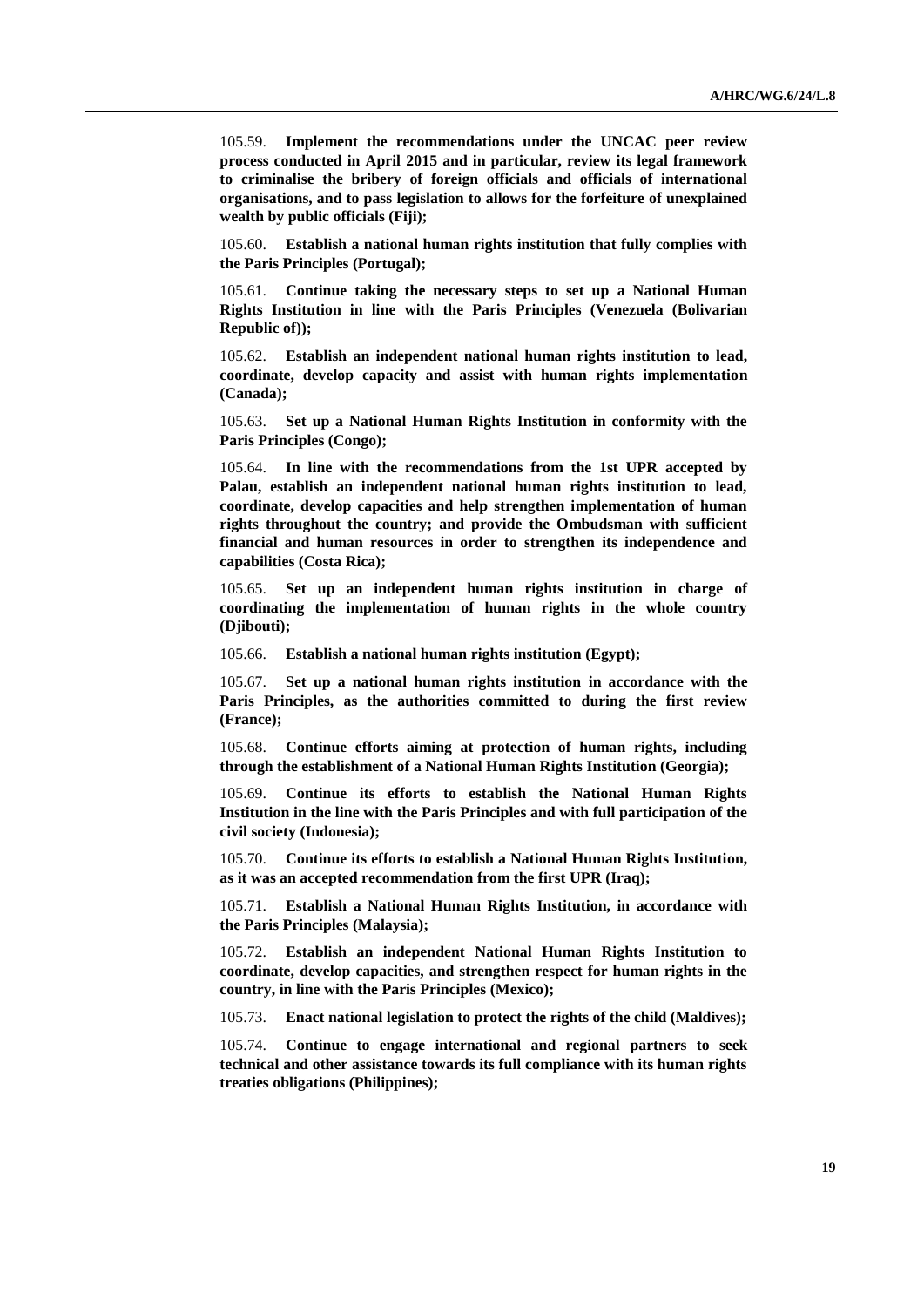105.75. **Take active measures in order to ensure the protection of vulnerable groups in the society such as children, women and elderly, and to enact legislation on anti-discrimination (Namibia);**

105.76. **Continue deploying efforts for a strategy in favour of gender equality, in particular regarding policies and programmes of the national government and local authorities (Morocco);**

105.77. **Continue to promote gender equality through its policies and programs (Australia);**

105.78. **Eliminate all laws and practices that discriminate against women and promote equal treatment of girls and boys (Cyprus);**

105.79. **Take measures to facilitate a greater participation and representation of women in public offices (Israel);**

105.80. **Introduce comprehensive anti-discrimination legislation, including discrimination based on sexual orientation or gender identity (Netherlands);**

105.81. **Legislate in order to permit marriage between persons of the same sex (Spain);**

105.82. **Extend existing legislation to protect the rights of the LGBTI community including the recognition of same sex couples and antidiscrimination employment laws (United Kingdom of Great Britain and Northern Ireland);**

105.83. **Adopt measures to ensure that LGBT persons are no longer victims of discriminatory provisions (France);**

105.84. **Consider establishing explicit legislation or policies that prohibit discrimination based on sexual orientation or gender identity (Israel);**

105.85. **Take all the necessary measures to eliminate discrimination based on sexual orientation and gender identity (Mexico);**

105.86. **Establish shelters and other support services for victims and implement programs in order to provide human rights education in particular to the police, lawyers and judges (Panama);**

105.87. **Establish shelters for domestic violence survivors (United States of America);**

105.88. **Strengthen legislation on prevention and combat of sexual harassment, trafficking in persons, and sexual tourism (Mexico);**

105.89. **Enact legislation to directly address the prevention of and protection against domestic violence (New Zealand);**

105.90. **Take concrete measures to raise public awareness and further develop legislation to combat domestic violence, especially against women and children, including through the adoption of legislation that prohibits all corporal punishment of children in any setting (Brazil);**

105.91. **Align the legal definition of rape and related prosecution procedures with international norms, notably regarding marital rape and the burden of proof (Belgium);**

105.92. **Consider amending its Penal Code and Family Protection Act to ensure that spousal rape is criminalised, and that the definition of rape include any form of non-consensual penetration of or by a sexual organ and that the**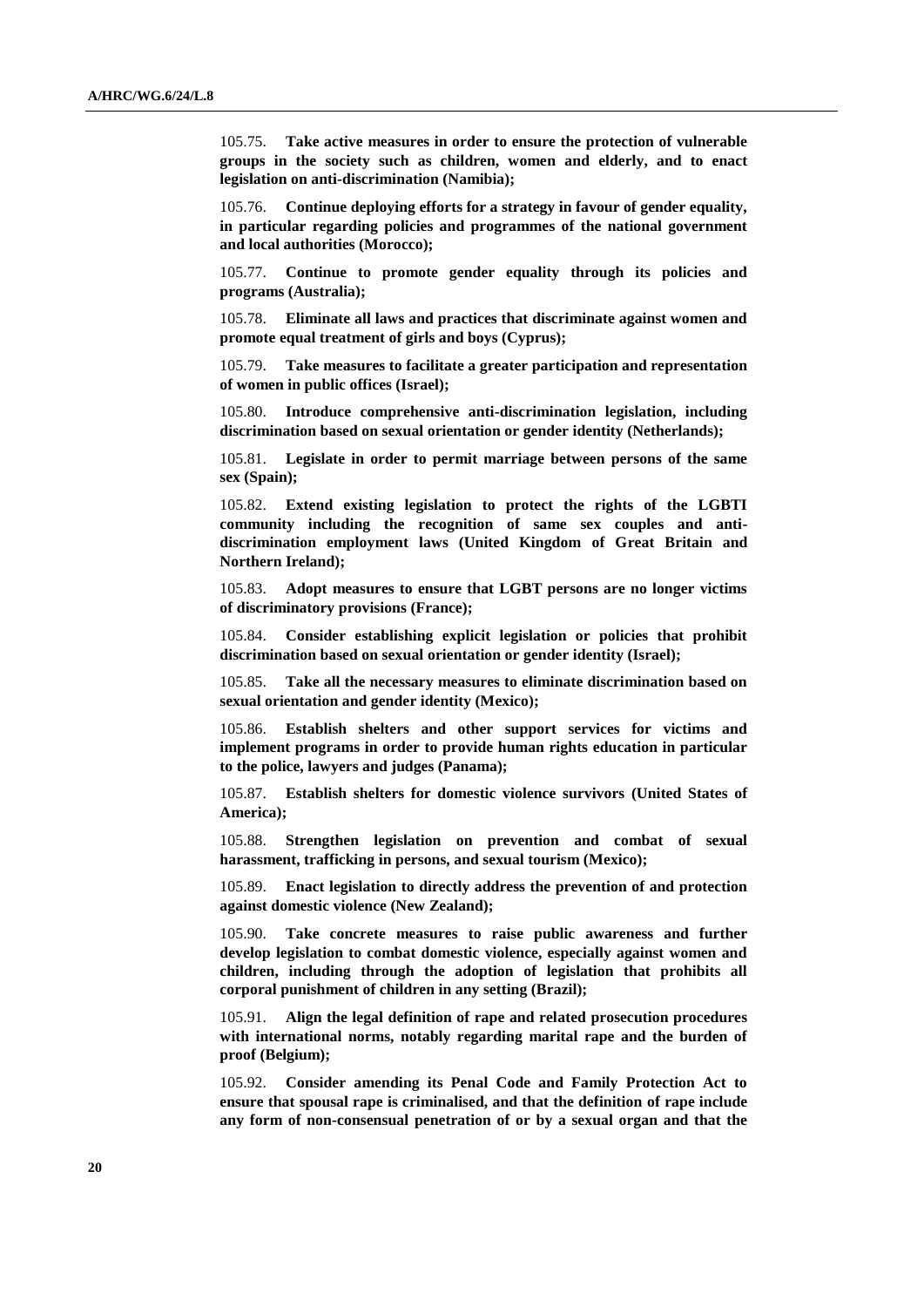**definition be gender neutral so that men and boys are also protected by the rape laws (Fiji);**

105.93. **Take all necessary measures to promote the rights of women and to counter domestic violence, in particular by preventing and punishing more effectively violence within the family (France);**

105.94. **Carry out further awareness-raising campaigns to combat trafficking in persons, and include this issue on the school programmes, for a greater prevention of such phenomenon (Morocco);**

105.95. **Enact further measures in order to address violence in the educational system, particularly by implementing programmes to prohibit and eliminate all forms of corporal punishment (Slovenia);**

105.96. **Provide further training and legal assistance on the application of the Family Protection Law (Cuba);**

105.97. **Prohibit all corporal punishment in all settings, including in the home (Estonia);**

105.98. **Take all necessary measures to ensure the protection of the rights of the child (France);**

105.99. **Strengthen laws and regulations to prevent and address human trafficking, including providing effective assistance to trafficked victims and prosecution of traffickers (Philippines);**

105.100. **Enforce the 2005 anti-trafficking law and ratify the Protocol to Prevent, Suppress and Punish Trafficking in Persons, especially Women and Children (United States of America);**

105.101. **Setup a national strategy to combat trafficking in persons as defined by the existing Penal Code (Egypt);**

105.102. **Strengthen the efforts to prevent and combat trafficking in human beings for sexual purposes, with particular attention to children (France);**

105.103. **Continue efforts to address human trafficking including the development of stricter legislation and assistance for victims reintegration and recovery (Malaysia);**

105.104. **Improve its prison environments as part of a wider effort to protect and promote the human rights of prisoners (Japan);**

105.105. **Introduce a law on freedom of information in compliance with international standards (Estonia);**

105.106. **Intensify its fight against all discrimination that hinders trade union freedom of all workers, both national and foreign (Spain);**

105.107. **Enforce regulations to protect foreign workers, particularly regarding work conditions and occupational and safety standards, and prosecute violations (United States of America);**

105.108. **Improve the situation of workers, in particular migrant workers, by providing them with the necessary protection (Congo);**

105.109. **Enact a labour law that applies to nationals and enhance efforts to spread awareness among workers (Egypt);**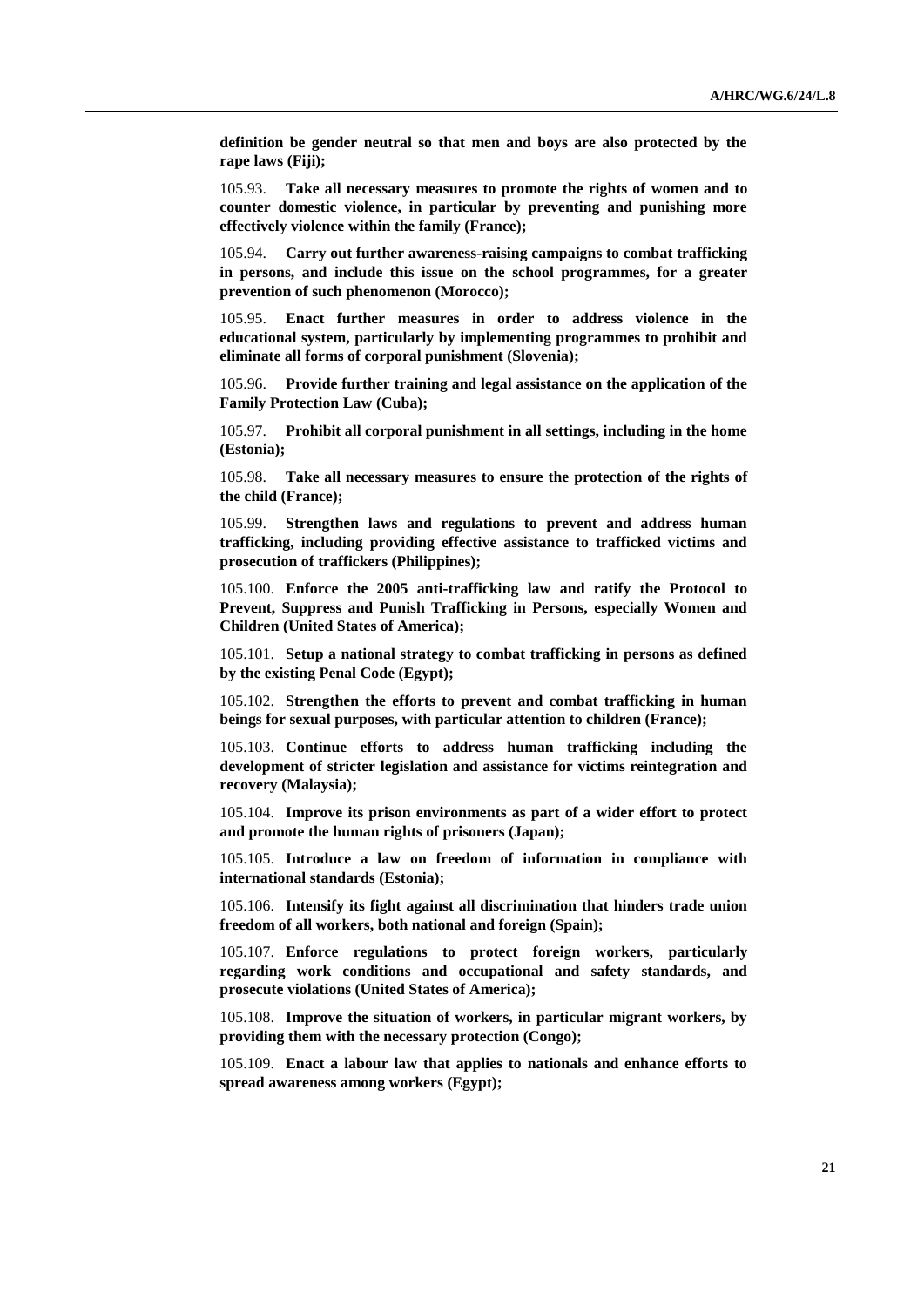105.110. **Continue taking efforts aimed at combatting the unemployment phenomenon (Egypt);**

105.111. **Adopt concrete measures to better integrate migrant workers, with special attention to combating human trafficking and discrimination (Germany);**

105.112. **Continue implementing additional measures to fight discrimination against foreign workers, addressing in particular work conditions and the respect for occupational and safety standards (Italy);**

105.113. **Continue efforts to promote the rights and working conditions for employment including through appropriate legislative and administrative measures (Malaysia);**

105.114. **Continue to strengthen the social protection programmes which are currently being implemented, in order to provide the greatest possible welfare and standard of living to its people (Venezuela (Bolivarian Republic of));**

105.115. **Expand human rights training and awareness-raising programs so that they include all aspects of human rights (Armenia);**

105.116. **Continue promoting education for all, in particular to persons with special needs (Djibouti);**

105.117. **Adopt specific measures to promote the development of inclusive education of persons with disabilities (Argentina);**

105.118. **Consider endorsing and implementing the National Disability Policy as a tool to ensure better rights for persons with disabilities (Malaysia);**

105.119. **Implement the National Disability Inclusive Policy (Maldives);**

105.120. **Increase efforts to guarantee access to education for children with disabilities (Mexico);**

105.121. **Step up efforts to improve the situation of socially vulnerable groups of the population, in particular migrant workers, including their protection from discrimination (Russian Federation);**

105.122. **Become party to the 1954 and 1961 UN Statelessness Conventions and take all steps necessary to implement their content (United Kingdom of Great Britain and Northern Ireland);**

105.123. **Strengthen efforts deployed to prevent natural disasters (Morocco);**

105.124. **Continue to implement policies for development of its people under SDGs (Pakistan);**

105.125. **Continue to pay particular attention to the consequences of climate change on the human rights of the population (Cuba).**

106. **All conclusions and/or recommendations contained in the present report reflect the position of the submitting State(s) and/or the State under review. They should not be construed as endorsed by the Working Group as a whole.**